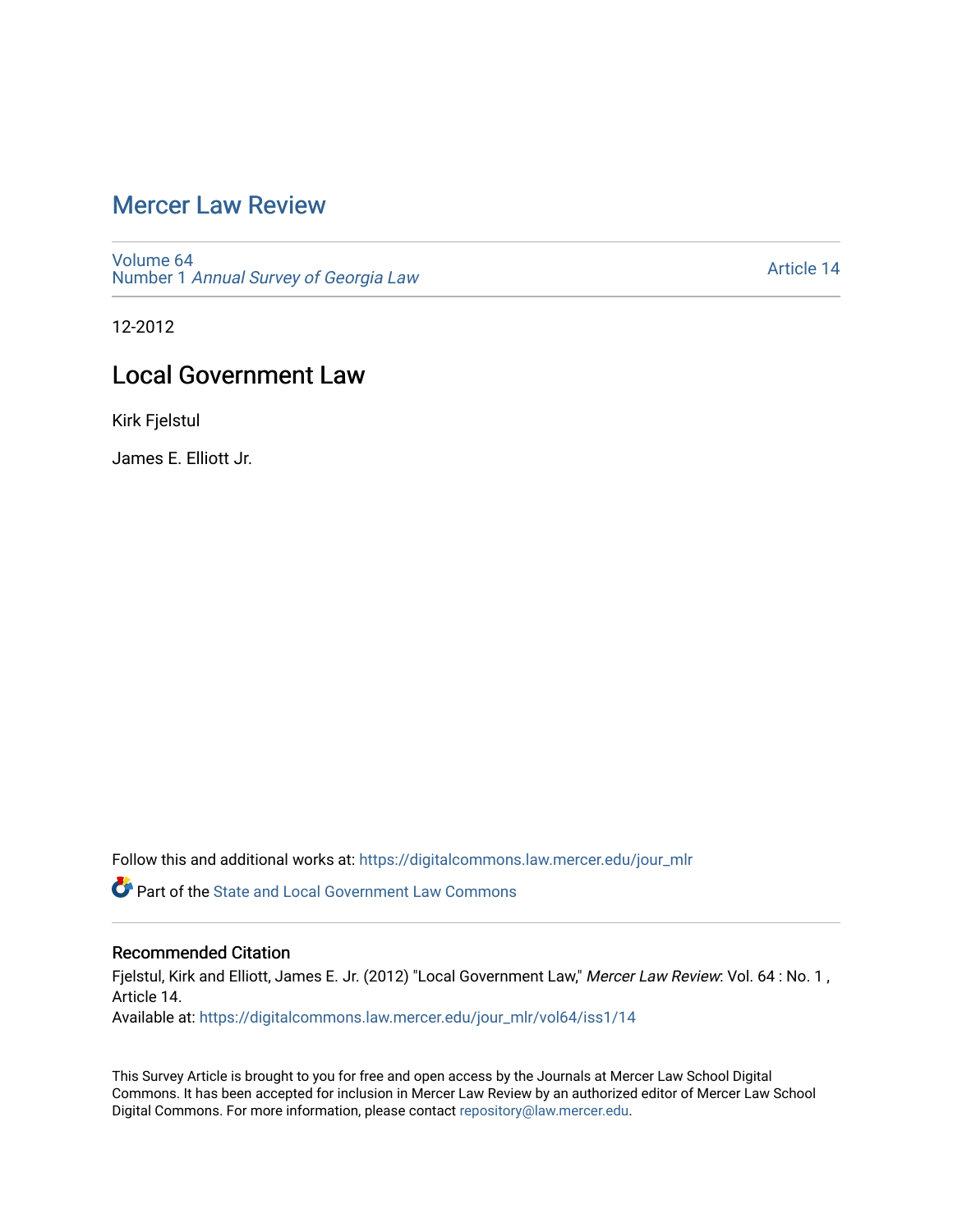# **Local Government Law**

## **by Kirk Fjelstul\* and James E. Elliott, Jr.\*\***

This was another active year of litigation **by,** for, against, within, and between local governments. The Article that follows includes appellate decisions with unique, new, or instructive issues.'

#### I. EMPLOYMENT CONTRACTS

While local government employees probably hope newly elected officials will not challenge their employment contracts, they are likely aware of the potential. In *City of McDonough v. Campbell*,<sup>2</sup> the building inspector filed a complaint against the City demanding severance pay when the new mayor and council declared his contract null and void and refused to pay his salary. $3$  Although the contract was upheld at trial and in the Georgia Court of Appeals, the Georgia Supreme Court reversed and declared the employment contract ultra vires and void.<sup>4</sup>

The contract included an annual renewal provision that was automatic unless terminated before October 30th of each year.<sup>5</sup> In the case of

**<sup>\*</sup>** Deputy Director, Georgia Regional Transportation Authority (GRTA). Adjunct Professor, Georgia State University Law School. Drake University Law School **(J.D., 1988);** Emory University Law School (LL.M., **1989).** Member, State Bar of Georgia.

**<sup>\*\*</sup>** City Attorney, Warner Robins, Georgia. Adjunct Professor, Mercer University, Walter F. George School of Law. Georgia Institute of Technology (B.S., **1979);** Mercer University, Walter F. George School of Law **(J.D., 1982).** Member, State Bar of Georgia.

Special thanks to Ken Jarrard, a partner in the firm of Jarrard **&** Davis, LLP in Cumming, Georgia, who provided advice on the impact of changes to the Open Meetings Act. Thanks also to Kenneth P. Brockman, a Georgia State University Law School student, who contributed to the section on "Speech."

**<sup>1.</sup>** For an analysis of Georgia local government law during the prior survey period, see Ken **E.** Jarrard, *Local Government Law, Annual Survey of Georgia Law,* **63 MERCER** L. REV. **251** (2011).

<sup>2. 289</sup> Ga. 216, 710 S.E.2d 537 (2011).

**<sup>3.</sup>** *Id.* at **216-17, 710 S.E.2d** at **538.**

<sup>4.</sup> *Id.* at **216-17, 219, 710 S.E.2d** at **538,** 540.

**<sup>5.</sup>** *Id.* at 217, 710 S.E.2d at **538.**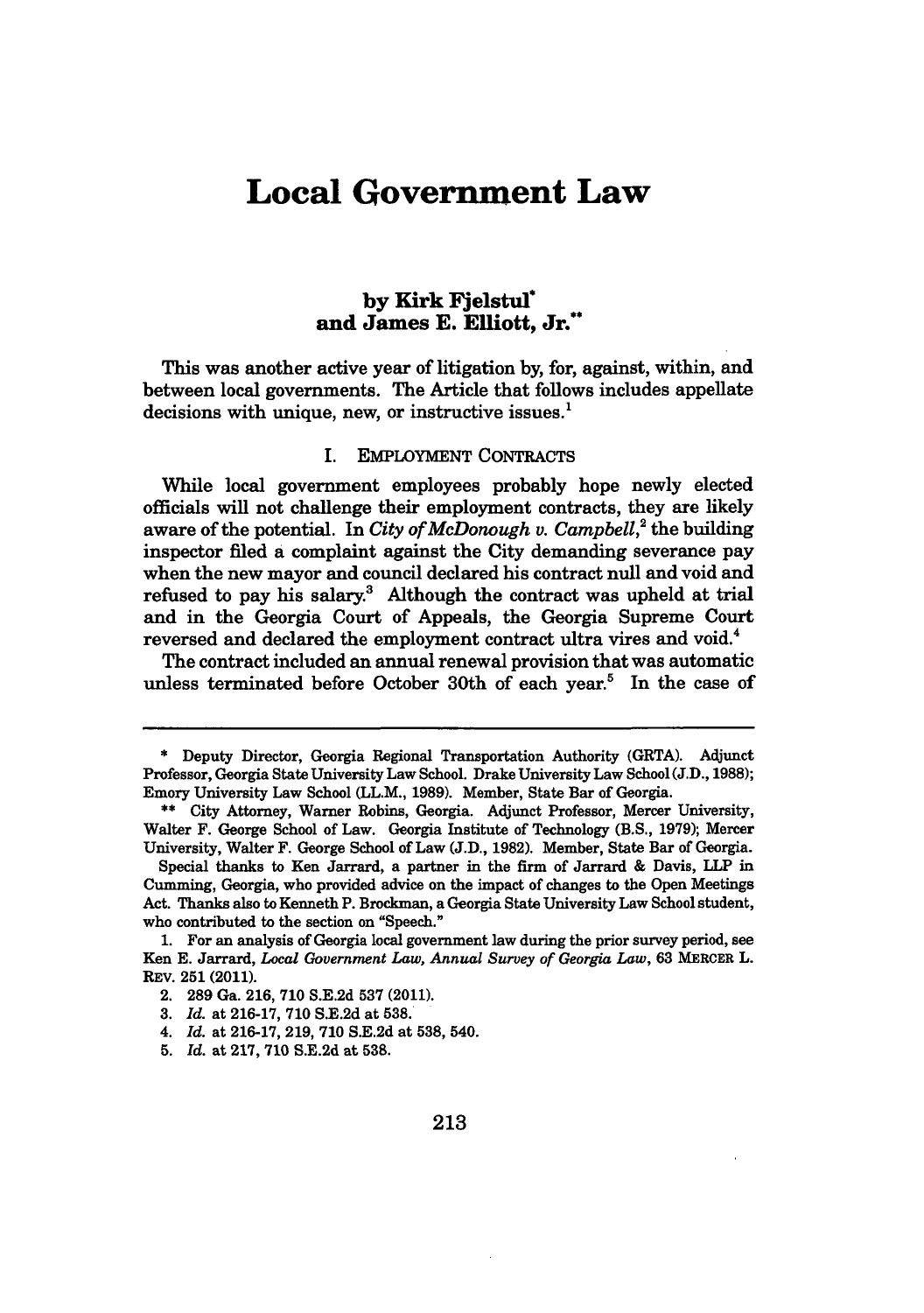termination, the contract called for "[twelve] months salary as severance pay, plus insurance and retirement benefits."6 The supreme court, in declaring the contract void, relied on the Official Code of Georgia Annotated **(O.C.G.A.)** section 36-30-3,' which prohibits one council from "bind[ing] itself or its successors to prevent free legislation in matters of municipal government."<sup>8</sup> The court noted that the prohibition applies equally to the adoption of ordinances and to the approval of government contracts, and that the prohibition is to be interpreted strictly in order to carry out the intent of allowing local governments to legislate freely.<sup>9</sup> The court concluded that the employment contract was void because the contract automatically renewed unless terminated, and because the severance provision requiring twelve-months pay plus benefits made the cost of termination exorbitant, thereby restricting the ability of successor councils to terminate the agreement.<sup>10</sup>

### II. INTERGOVERNMENTAL **AGREEMENTS**

The Georgia Supreme Court was required to address another case where the actions of local governing bodies may bind their successors.<sup>11</sup> Intergovernmental agreements are frequently used to memorialize longterm obligations between local governments,<sup>12</sup> but we were reminded in *City of Decatur v. DeKalb County*<sup>13</sup> that they do have limitations.<sup>14</sup> The DeKalb County cities in *City of Decatur* executed a forty-nine-year intergovernmental agreement with DeKalb County in 1998. The purpose of the agreement was to memorialize the formula for distributing sales tax proceeds among the jurisdictions from the Homestead Option Sales and Use Tax (HOST), which was approved by the voters in 1997. More than a decade of litigation followed, over what began in the year 2000 as a dispute over the distribution formula.<sup>15</sup> The litigation in this case concluded in the summer of 2011 after a third trip to the Georgia Supreme Court.<sup>16</sup>

*<sup>6.</sup> Id.* (internal quotation marks omitted); *see also* **O.C.G.A.** § 36-30-3(a) (2012).

**<sup>7.</sup> O.C.G.A.** § **36-30-3.**

**<sup>8.</sup>** *Campbell,* **289** Ga. at **217, 710 S.E.2d** at **538;** *see also* **O.C.G.A.** § **36-30-3.**

*<sup>9.</sup> Campbell,* **289** Ga. at **217, 710 S.E.2d** at **538** (quoting Brown v. City of East Point, 246 Ga. 144, 146, **268 S.E.2d 912, 915 (1980)).**

**<sup>10.</sup>** *Id.* at **218-19, 710 S.E.2d** at 539-40.

**<sup>11.</sup>** City of Decatur v. DeKalb Cnty., **289** Ga. **612,** 614, **713 S.E.2d** 846, 849 (2011).

<sup>12.</sup> See Berry v. City of East Point, **277** Ga. **App. 649,649, 627 S.E.2d 391, 395 (2006).**

**<sup>13. 289</sup>** Ga. **612, 713 S.E.2d** 846 (2011).

<sup>14.</sup> *See id.* at 614-15, **713 S.E.2d** at 849.

**<sup>15.</sup>** *Id.* at **612-13, 713 S.E.2d** at 847-48.

**<sup>16.</sup>** *Id.* at **613, 713 S.E.2d** at **848.**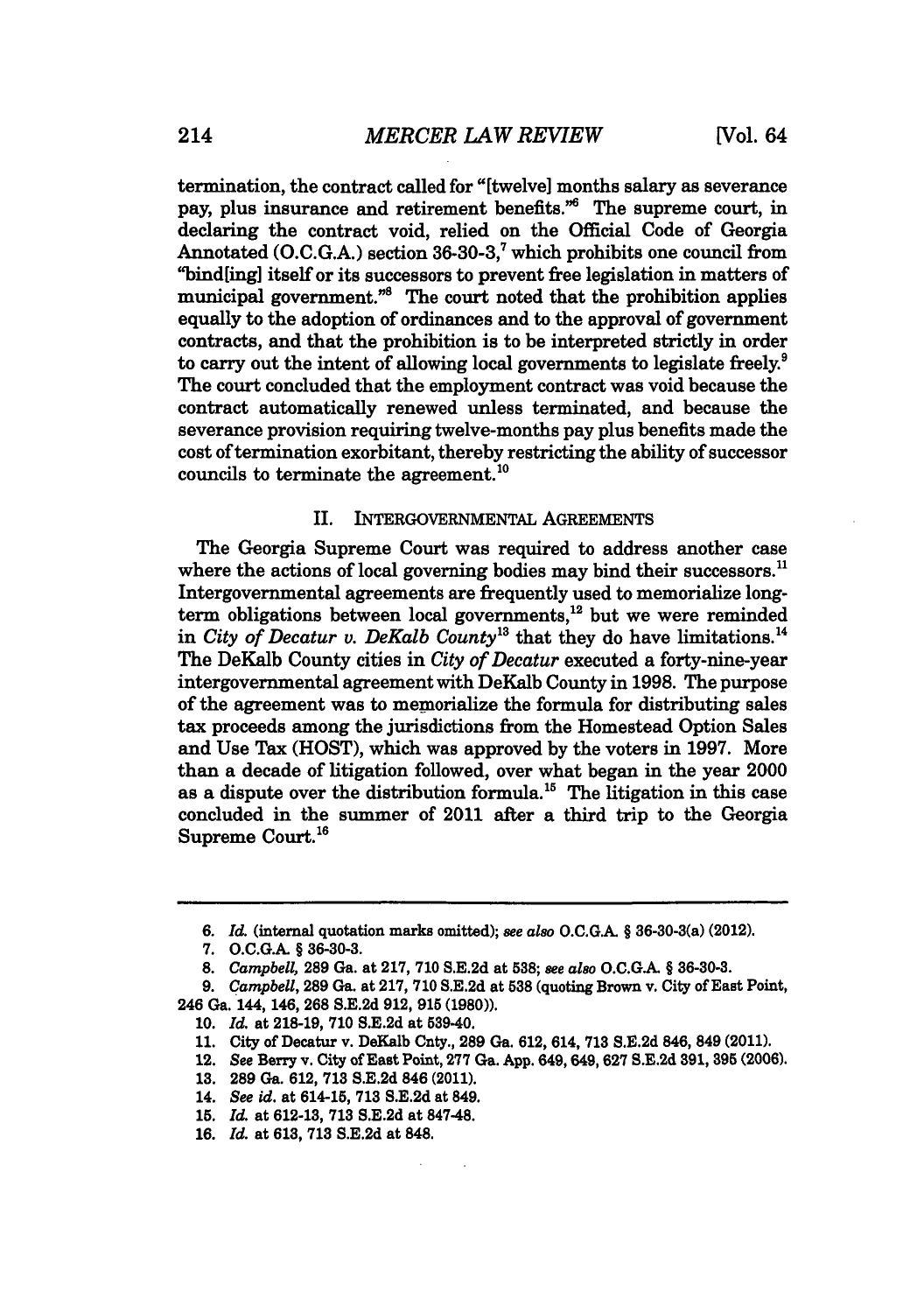The court ruled, in the final version, that the intergovernmental agreement was not valid. $17$  Local governments may not ordinarily enter into contracts lasting longer than the "government's term of office.""8 The Intergovernmental Contracts Clause in the **1983** Georgia Constitution<sup>19</sup> offers an exception that allows intergovernmental agreements to last up to fifty years in length.<sup>20</sup> Their purpose, however, must be for the "provision of services, or ... the joint or separate use of facilities or equipment, [and] must deal with activities, services, or facilities which the contracting parties are authorized **by** law to undertake or provide."21 The court in *City of Decatur* declared the intergovernmental agreement between the cities and DeKalb County invalid because its "plain and unambiguous" purpose was to determine how sales tax proceeds were to be divided.<sup>22</sup> It was not an agreement to provide services or address the use of facilities.<sup>23</sup>

### III. **PUBLIC** MEETINGS

The right of citizens under the Open Meetings  $Act<sup>24</sup>$  to know how their local elected officials vote was at stake in *Cardinale v. City of* Atlanta.<sup>25</sup> Its importance as case law, however, has likely faded as a result of changes to the Open Meetings Act in 2012.<sup>26</sup>

*Cardinale* considered a non-roll-call vote at a retreat of the Atlanta City Council, where the council members were polled on their preference

**19. GA.** CONST. art. IX, § 3, para. 1(a).

**23.** *Id.* at **615, 713** S.E.2d at 849-50.

**O.C.G.A.** § 50-14-1(e)(2) **(2009).** The 2012 amendments removed the reference to roll-call votes at O.C.G.A. § 50-14-1(e)(2)(B) (Supp. 2012): "The name of each person voting for or against a proposal shall be recorded. It shall be presumed that the action taken was approved **by** each person in attendance unless the minutes reflect the name of the persons voting against the proposal or abstaining." **O.C.G.A.** § 50-14-1(e)(2) Supp. 2012).

**<sup>17.</sup>** *Id.*

**<sup>18.</sup>** *Id.* at 614, **713** S.E.2d at 849 (quoting Greene Cnty. Sch. Dist. v. Greene Cnty., **278** Ga. 849, **850,** 607 S.E.2d **881, 882** (2005)).

<sup>20.</sup> *Id.*

<sup>21.</sup> *Id.; see also City of Decatur,* **289** Ga. at 614, **713** S.E.2d at 849 (quoting *Greene Cnty. Sch. Dist.,* **278** Ga. at **851,** 607 S.E.2d at **882** (internal quotation marks omitted)).

<sup>22.</sup> *City of Decatur,* **289** Ga. at 614-15, **713 S.E.2d** at 849.

<sup>24.</sup> O.C.G.A. § 50-14-1 to **-6 (2009** & Supp. 2012).

**<sup>25. 290</sup>** Ga. 521, 521-22, **722 S.E.2d 732,** 734 (2012).

**<sup>26.</sup> O.C.GA** § 50-14-1 (2009) was amended in 2012. Prior to legislative amendment,  $O.C.G.A. \S 50-14-1(e)(2)$  provided:

In the case of a roll-call vote the name of each person voting for or against a proposal shall **be** recorded and in all other cases it shall be presumed that the action taken was approved **by** each person in attendance unless the minutes reflect the name of the persons voting against the proposal or abstaining.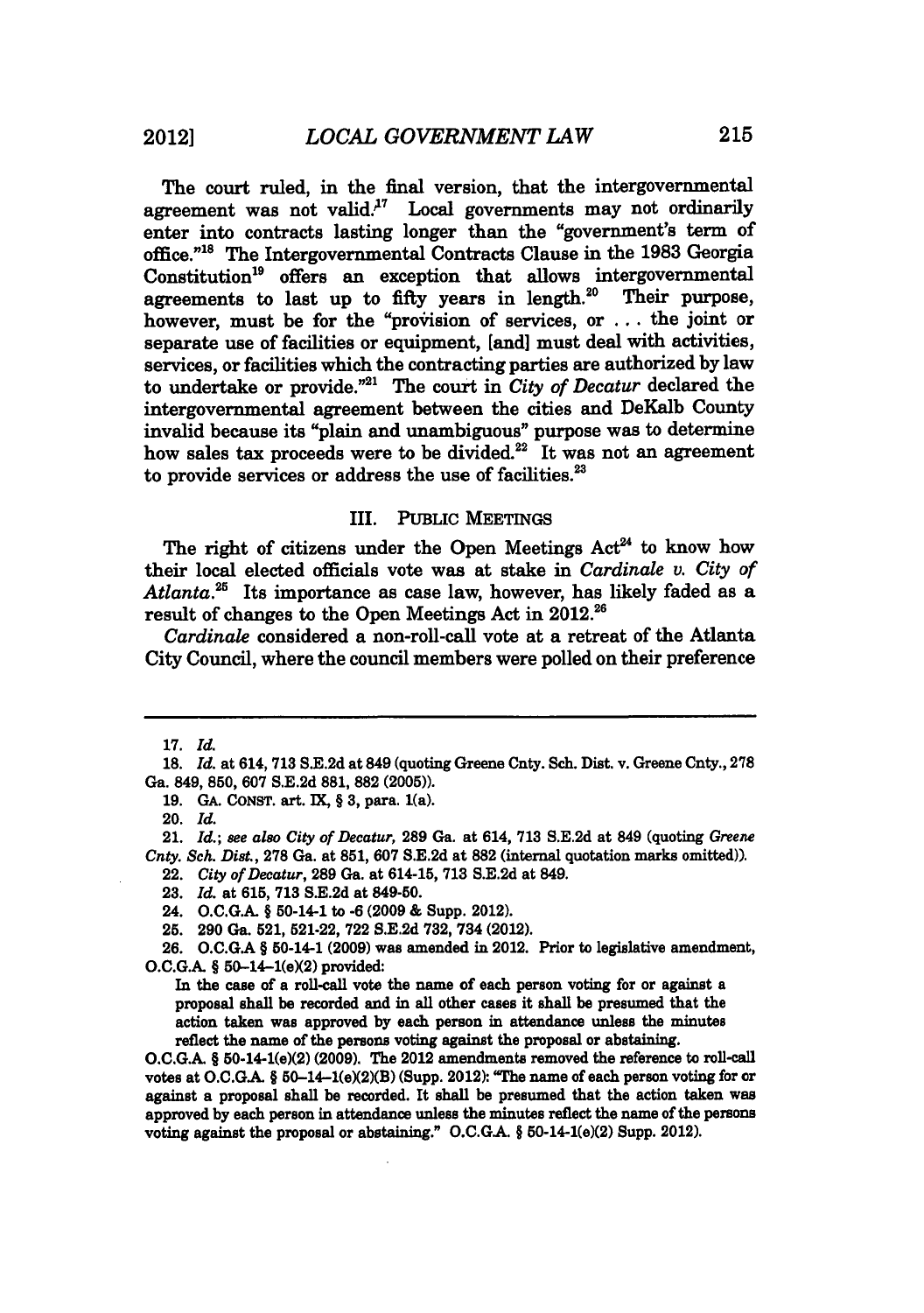to change certain council rules. Observers of the vote noted that eight council members opposed a change and seven favored a change. The minutes did not record the vote, only noting that the council was not in favor of changes.<sup>27</sup>

The issue was whether a non-roll-call vote pursuant to **O.C.G.A.** § 50-14-1(e)(2)<sup>28</sup> of the Open Meetings Act, which was in effect at the time, required a listing of which members cast the yes and no votes.<sup>29</sup> The arguments revolved around the legislative distinction in the Act between roll-call and non-roll-call votes; roll-call votes required a record of all persons voting for and against the proposal. $30$  In all other cases, the vote is presumed unanimous unless the "minutes reflect the name of the persons voting against the proposal or abstaining."<sup>31</sup>

In reversing both the trial court and the Georgia Court of Appeals, the Georgia Supreme Court ruled that the City must record the council members voting against the proposal in a non-roll-call vote.<sup>32</sup> The court reasoned that declining to record negative votes or abstentions would "potentially deny [the] non-attending members of the public access to information available to those who attended [the] meeting. Such a result conflicts with the Act's goal of greater governmental transparen**cy."3** The court further reasoned that when no names are recorded, the public should be able to presume that the vote was unanimous.<sup>34</sup>

Subsequent to *Cardinale,* the General Assembly made substantial changes to the Open Meetings Act, including elimination of the reference to either roll-call or non-roll-call votes.35 The reference to a roll-call vote prior to the 2012 ameidments seemed to be at the heart of the dispute that led to the litigation in *Cardinale*.<sup>36</sup> Now the Act simply requires that all non-unanimous votes record the name of each person voting for or against a proposal.<sup>37</sup> The Act creates a presumption that a vote was unanimous in favor of an item unless the minutes reflect a person has voted against an item or abstained.<sup>38</sup>

- **33.** *Id.* at 524-25, **722 S.E.2d** at **736.**
- 34. *Id.* at **525, 722 S.E.2d** at **736.**
- **35. O.C.G.A.** § 50-14-1(e)(2)(B).
- **36.** *Cardinale,* **290** Ga. at **521-22, 722 S.E.2d** at 734.
- **37.** *See id.* at 524, 722 S.E.2d at 736; see also O.C.G.A. § 50-14-1(e)(2)(B).
- 38. *See* O.C.G.A. § 50-14-1(e)(2)(B).

**<sup>27.</sup>** *Cardinale,* **290** Ga. at **522, 722 S.E.2d** at 734.

**<sup>28.</sup> O.C.G.A.** § 50-14-1(e)(2).

**<sup>29.</sup>** *Cardinale,* **290** Ga. at 521-22, **722 S.E.2d** at 734.

**<sup>30.</sup>** *Id.* at **523, 722 S.E.2d** at **735;** *see also* **O.C.G.A.** § 50-14-1(e)(2).

**<sup>31.</sup>** *Cardinale,* **290** Ga. at **523, 722 S.E.2d** at **735;** *see also* **O.C.G.A.** § 50-14-1(e)(2).

**<sup>32.</sup>** *Cardinale,* **290** Ga. at 524, **722 S.E.2d** at **736.**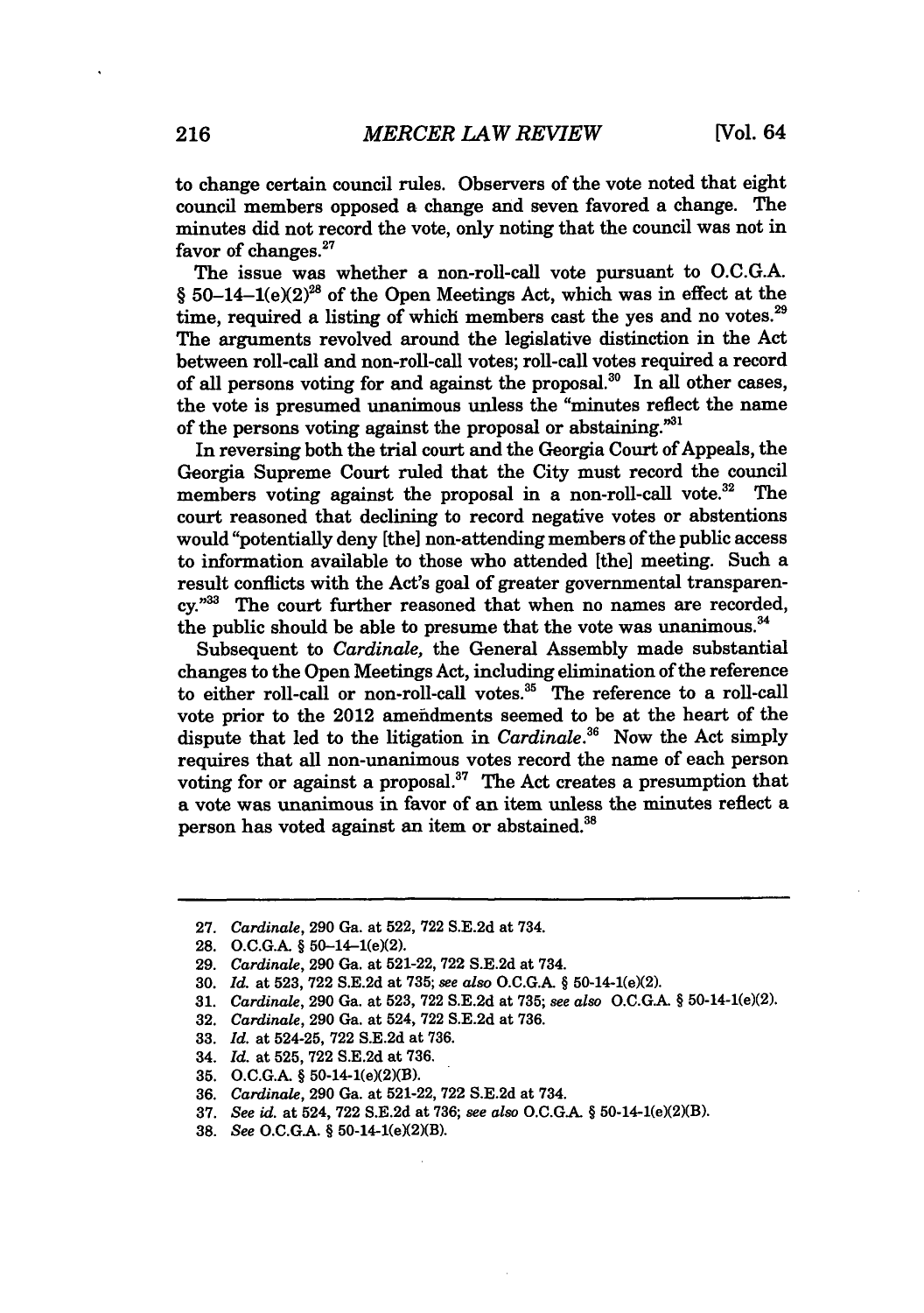#### IV. SPEECH

If the right to free speech includes the right to question, then the Georgia Supreme Court certainly had the right to question its own free speech analysis in *Grady v. United Government of Athens-Clarke County.3 <sup>9</sup>*In that case, the court upheld the constitutionality of a local noise ordinance challenged by a student who hosted a late-night party<br>at his home.<sup>40</sup> Apparently, the loud party noise and noise from Apparently, the loud party noise and noise from "mechanical sound-making devices" could be heard more than 170 feet away.41 Unfortunately, the local noise ordinance for the zoning district prohibited "plainly audible" noises that could be heard from a distance of more than  $100$  feet.<sup>42</sup> When the plaintiff was convicted of violating the ordinance, he challenged it as invalid under the free speech clause of the Georgia Constitution.<sup>43</sup>

More interesting than the result is the court's review of its free speech test and its invitation for future litigants to test the framework.<sup>44</sup> The plaintiff in *Grady,* relying on *Statesboro Publishing Co. v. City of Sylvania,"* asserted that the noise ordinance was unconstitutional because it was not the "least restrictive means" of furthering the local government's interest in regulating noise, which he argued was the proper test for cases seeking free speech protection under the Georgia Constitution.46 The court in *Grady* devoted the majority of its opinion to unraveling the history of Georgia's free speech standard, particularly in relation to *Statesboro. <sup>v</sup>*

According to the court, in 1999 *Statesboro* broke from the historical analysis of Georgia's free speech clause, which until then mirrored the analysis of First Amendment claims arising under the United States Constitution.<sup>48</sup> That First Amendment test requires an ordinance be "narrowly tailored' to serve a significant government interest and leave<sup>[]</sup> open ample alternatives for communication.<sup>"49</sup> In *Statesboro*, the court

46. *Grady,* **289** Ga. at 728, **715** S.E.2d at 149-50 (citing *Statesboro,* 271 Ga. at 93-95, **516** S.E.2d at 297-98).

<sup>39. 289</sup> Ga. 726, 715 S.E.2d 148 (2011).

<sup>40.</sup> *Id.* at 726-27, 736, 715 S.E.2d at 149, 155.

<sup>41.</sup> *Id.* at 727, **715** S.E.2d at 149.

<sup>42.</sup> *Id.*

<sup>43.</sup> *Id.*

<sup>44.</sup> *Id.* at 731, **715 S.E.2d** at **151-52.**

<sup>45. 271</sup> Ga. 92, **516** S.E.2d 296 (1999).

<sup>47.</sup> *Id.* at 726-36, 715 S.E.2d at **148-55.**

<sup>48.</sup> *Id.* at 729, **715** S.E.2d at 150-51 (citing *Statesboro,* 271 Ga. at 92-93, 516 S.E.2d at 297).

<sup>49.</sup> *Id.* at 728, **715** S.E.2d at 150 (citing *Statesboro,* 271 Ga. at 93, 516 S.E.2d at 297).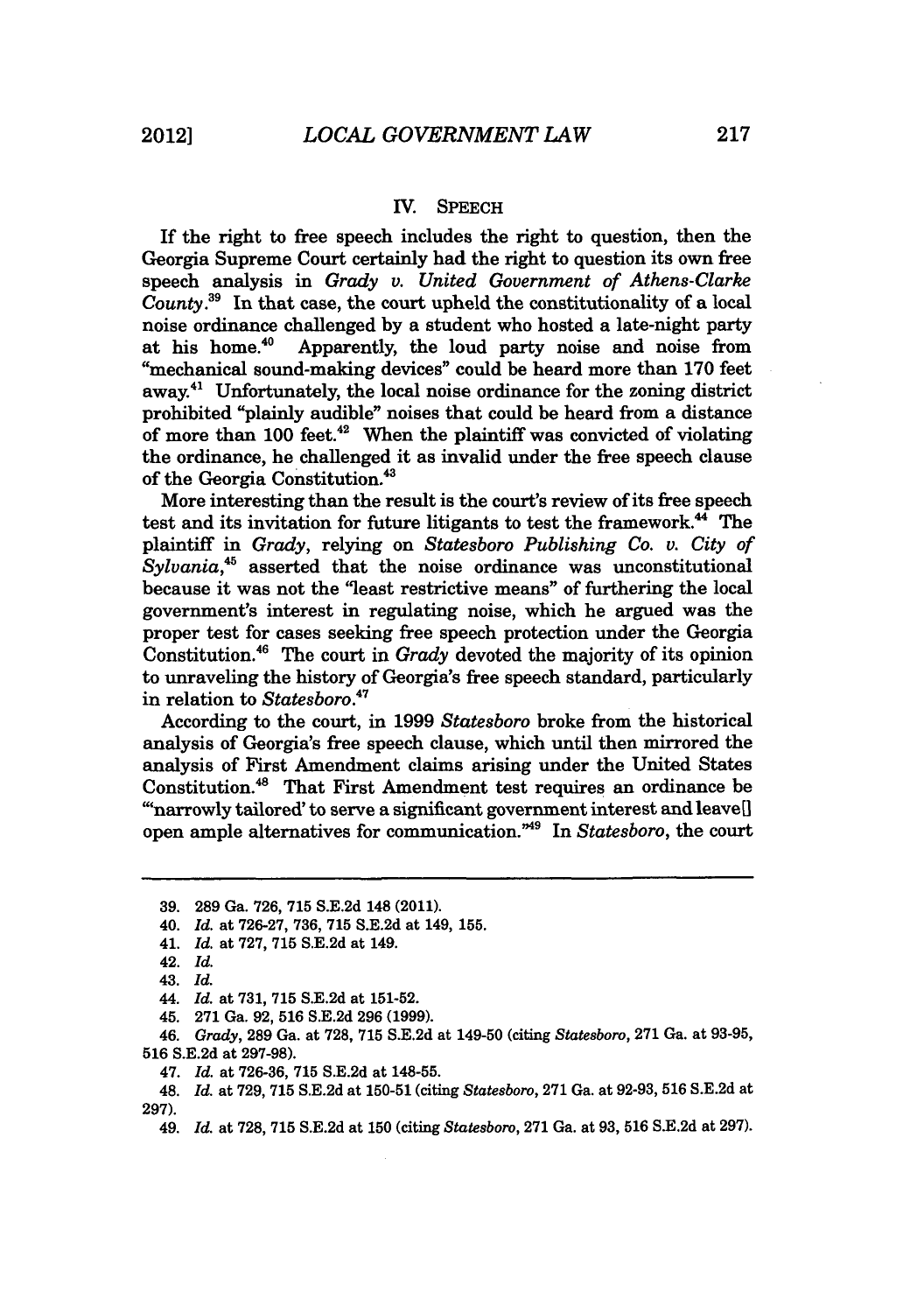advanced the proposition that Georgia's free speech guarantee is broader than its federal counterpart, a proposition previously addressed only in dictum.<sup>50</sup> The court in *Statesboro* then abandoned the "narrow tailoring" test and adopted a more stringent "least restrictive means" test, which had only been advocated in a minority dissent.<sup>51</sup> The *Statesboro* test requires that the ordinance be the "least restrictive means of furthering the governinent's significant interests, while still leaving open ample alternatives to communicate."<sup>52</sup>

In analyzing the new *Statesboro* precedent, the court in *Grady* found the inconsistencies between *Statesboro* and prior precedent troubling because no authority was cited in support of the new test, and no reason<br>for the change was articulated.<sup>53</sup> The court in *Grady*, however, for the change was articulated.<sup>53</sup> stopped short of overruling *Statesboro* because neither party challenged the test.<sup>54</sup> Instead, the court held that the challenged ordinance could withstand scrutiny under either test.<sup>55</sup> The court then invited future litigants to challenge the *Statesboro* test: "We therefore leave further consideration of this important issue for a future case."56

### *V. ANTE LITEM* NOTICE

What are the *ante litem* notice rules for class action lawsuits? This was the question of first impression addressed **by** the Georgia Court of Appeals in a group of consolidated cases heard in *City of Atlanta v. Benator.57* Parties intending to file a lawsuit to recover for certain injuries against a local government in Georgia must, as a statutory prerequisite, first serve the local government with an *ante litem* notice.<sup>58</sup> The purpose of the notice requirement is to allow local governments the opportunity to investigate claims and to determine whether they should be settled in advance of litigation.<sup>59</sup> The plaintiffs in *Benator,* in multiple lawsuits, asserted class action claims against the City of Atlanta and its contractors on various grounds related to alleged

**<sup>50.</sup>** *Id.* at **729, 715 S.E.2d** at **150-51;** *Statesboro,* **271** Ga. at **93-95, 516 S.E.2d** at 297-98.

**<sup>51.</sup>** Grady, **289** Ga. at **729-30, 715 S.E.2d** at **151;** *Statesboro,* **271** Ga. at **93-95, 516 S.E.2d** at **297-98.**

<sup>52.</sup> Grady, **289** Ga. at **728, 715 S.E.2d** at **150** (internal quotation marks omitted) (citing *Statesboro,* **271** Ga. at **92, 516 S.E.2d** at **296).**

**<sup>53.</sup>** *Id.* at **730, 715 S.E.2d** at **151.**

<sup>54.</sup> *Id.* at **731, 715 S.E.2d** at **152.**

**<sup>55.</sup>** *Id.* at **732, 715 S.E.2d** at 152.

**<sup>56.</sup>** *Id.* at **731, 715 S.E.2d** at 152.

**<sup>57. 310</sup>** Ga. **App. 597, 599,** 714 **S.E.2d 109,** 112 (2011).

**<sup>58.</sup>** *Id.* at **598,** 714 **S.E.2d** at 111-12; *see also* **O.C.GA.** § **36-33-5** (2012).

**<sup>59.</sup>** *Benator,* **310** Ga. **App.** at **599-600,** 714 **S.E.2d** at **112-13** (quoting City of Gainesville

v. Moss, **108** Ga. **App. 713, 715,** 134 **S.E.2d** 547, 549 **(1963)).**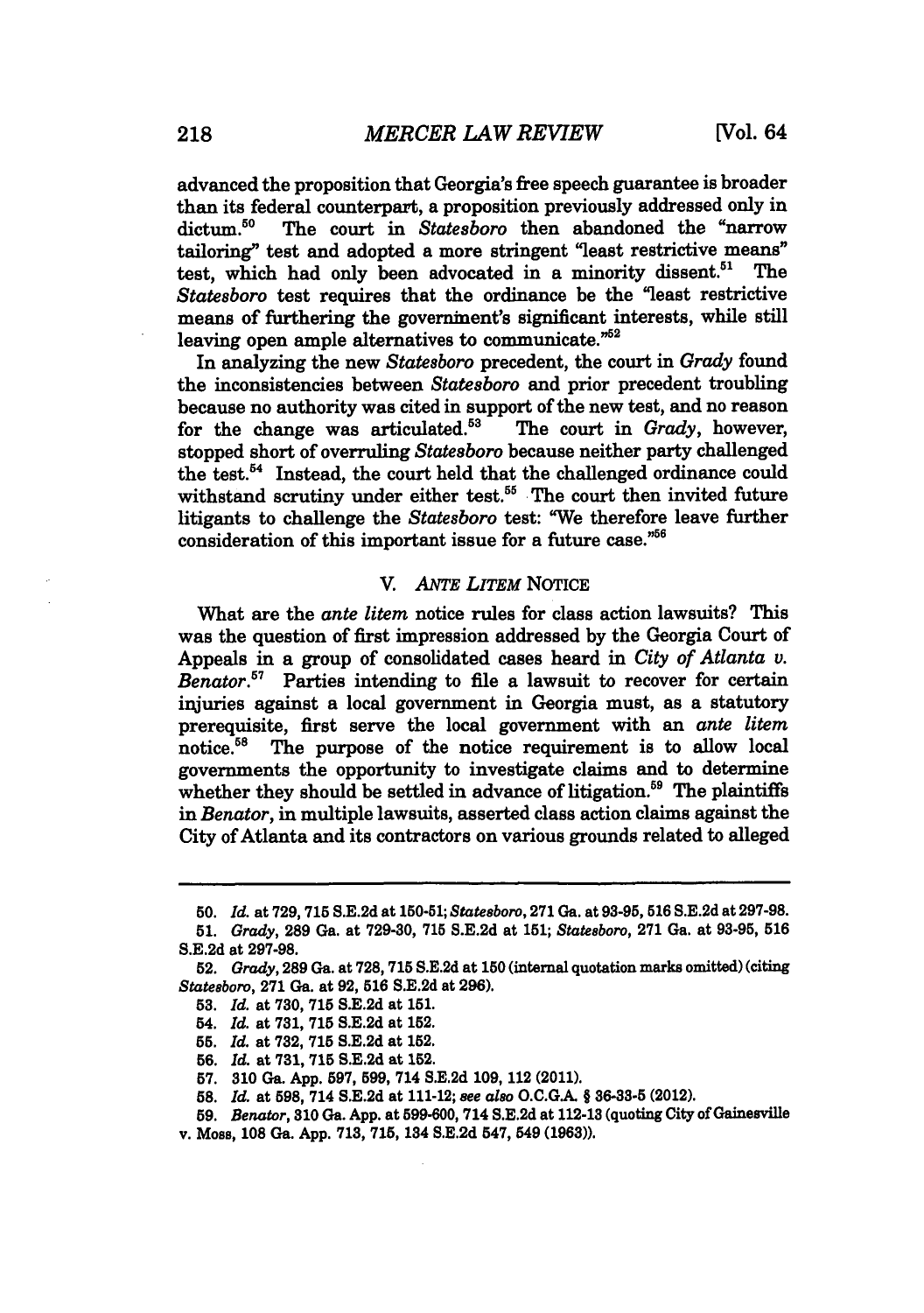overcharges for water and sewer usage.<sup>60</sup> The court consolidated the cases and then disposed of the issues raised in motions to dismiss filed **by** the City.6' The City contended in the first of the consolidated cases that the claims should be dismissed against all but the first named plaintiff because she was the only plaintiff identified in the *ante litem* notice.<sup>62</sup>

The court agreed with the City, reversing the trial court on this issue, thereby granting the City's motion to dismiss the non-contract damages of the named plaintiffs who failed to meet the notice requirements.<sup>63</sup> The ruling meant that each named plaintiff in a class action lawsuit is required to serve a proper *ante litem* notice.<sup>64</sup> The court recognized that setting the *ante litem* rules in class action cases was an issue of first impression, but it relied on a related precedent to reach its conclusion.6' The court in *Goen v. City of Atlanta,66* for example, held that a separate *ante litem* notice is required for each named plaintiff in a non-class action lawsuit.<sup>67</sup> In other circumstances, where pre-litigation notice is required, proper notice **by** the named plaintiffs is sufficient for unnamed class members in a class action.<sup>68</sup>

According to the court, requiring that each named plaintiff in a purported class action serve a proper *ante litem* notice supports the public policy intention of ante litem statutes.<sup>69</sup> It allows local governments to more fully investigate claims of each class representative, to better evaluate the likelihood of class certification, and to assess potential exposure.70 It would also promote judicial economy in the event class certification is not granted.<sup>71</sup>

- 64. *Id.* at **600,** 714 **S.E.2d** at **113.**
- **65.** *Id.* at **599,** 714 **S.E.2d** at 112.
- **66.** 224 Ga. **App.** 484, 481 **S.E.2d** 244 **(1997).**
- **67.** *Id.* at 485, 481 **S.E.2d** at 246.
- **68.** *Benator,* **310** Ga. **App.** at **599,** 714 **S.E.2d** at 244.
- **69.** *Id.* at **600,** 714 **S.E.2d** at **113.**
- **70.** *Id.*
- **71.** *Id.*

**<sup>60.</sup>** *Id.* at **597,** 714 **S.E.2d** at **111.**

**<sup>61.</sup>** *Id.* at **597-98,** 714 **S.E.2d** at **111.**

**<sup>62.</sup>** *Id.* at **599,** 714 **S.E.2d** at 112.

**<sup>63.</sup>** *Id.* at **600-01,** 714 **S.E.2d** at **113.** While the court granted the City's motion to dismiss regarding claims for money damages on account of injuries to person or property, the court ruled in favor of the plaintiffs on the other counts. The remaining claims did not seek "money damages" but rather sought restitution of overpayment. *Id.*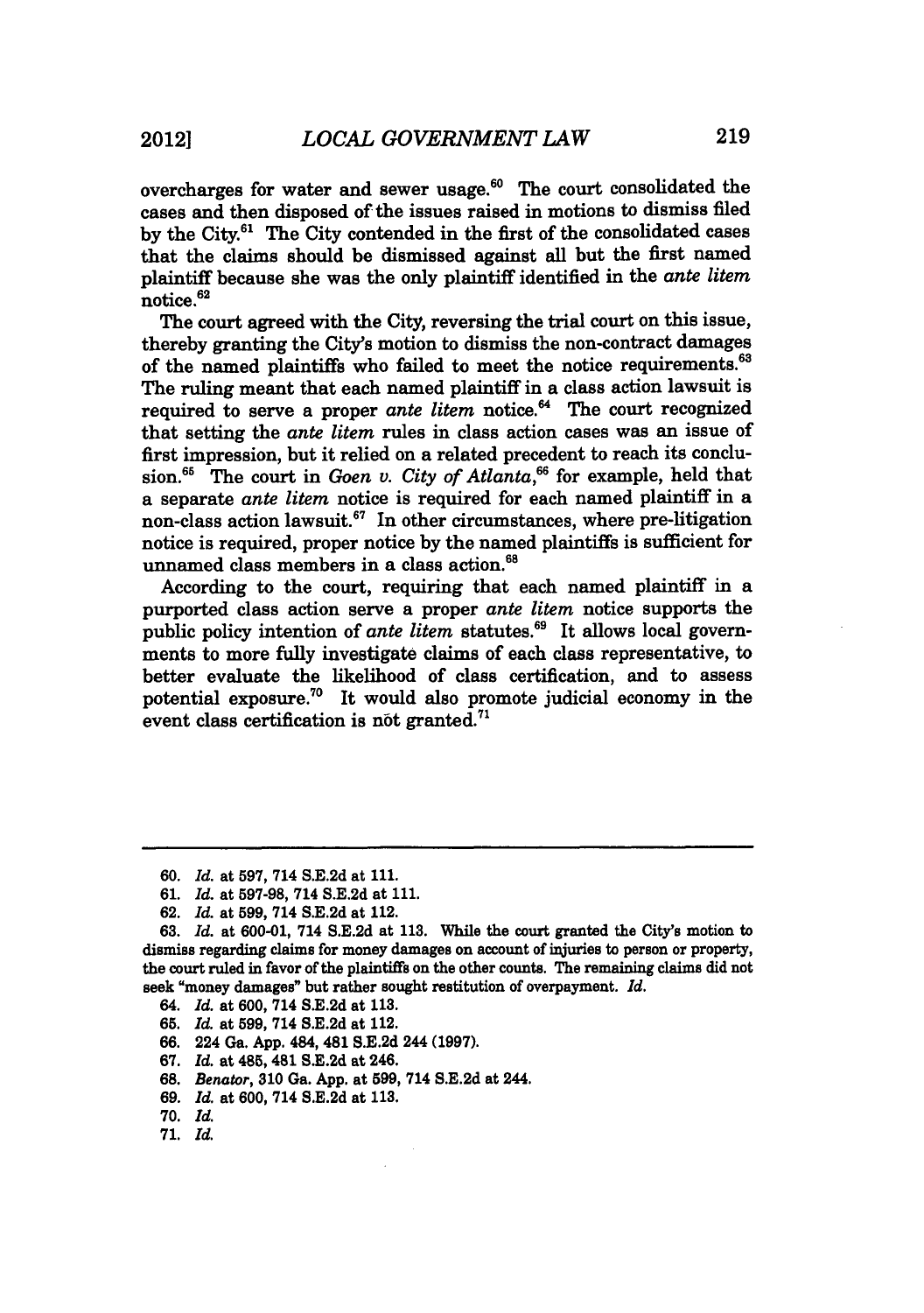### VI. VESTED RIGHTS

While creating new municipalities is popular, it is inevitable that complications occur as the affected land transitions from being regulated by counties to cities.72 *Fulton County v. Action Outdoor Advertising, JV, LLC,73* presented just such an example. Between 2003 and 2006, several billboard companies and others with asserted legal interests (hereinafter collectively referred to as "sign companies") filed-but were denied-permits throughout unincorporated Fulton County based on provisions of the County's sign ordinance. The sign companies fied lawsuits contending that the ordinance was unconstitutional.<sup>74</sup> After the lawsuits were filed and consolidated, and while they were pending, the Georgia Supreme Court ruled in another case, *Fulton County v. Galberaith,75* that Fulton County's sign ordinance was unconstitutional pursuant to the First Amendment to the United States Constitution.<sup>76</sup>

As a result, the trial court in *Action Outdoor Advertising* granted summary judgment to the sign companies, found they had vested rights to billboards, and ordered they be allowed to erect the billboards.<sup>77</sup> The County appealed, but at some point during the appeal's pendency, the cities of Sandy Springs, Milton, and Johns Creek were newly incorporated within Fulton County.<sup>78</sup> Since the new municipalities all included property where the sign companies' permits were denied (the City of Alpharetta also annexed unincorporated land where an application had been filed), the County questioned its jurisdiction to issue the permits.<sup>79</sup> Similarly, the municipalities questioned their obligation to issue permits because the applications had been fied with the County, prior to incorporation or annexation. $^{80}$  In response, the sign companies filed a new action against the cities seeking mandamus.<sup>81</sup> The trial court granted summary judgment to the sign companies on the grounds that their rights to erect billboards vested, in accordance with the laws that

<sup>72.</sup> *See* Fulton Cnty. v. Action Outdoor Adver., **JV, LLC,** 289 Ga. 347, 347-48, 711 S.E.2d 682, 684 (2011).

**<sup>73.</sup>** 289 Ga. 347, 711 S.E.2d **682** (2011).

<sup>74.</sup> *Id.* at 347, 711 S.E.2d at 684.

**<sup>75.</sup>** 282 Ga. 314, 647 S.E.2d 24 (2007).

<sup>76.</sup> *Action Outdoor Adver.,* **289** Ga. at 347, 711 S.E.2d at 684; *Galberaith,* 282 Ga. at 319, 647 S.E.2d at **28.**

**<sup>77.</sup>** *Action Outdoor Adver.,* **289** Ga. at **347-48, 711 S.E.2d** at 684.

<sup>78.</sup> *Id.*

<sup>79.</sup> *Id.* at 348, **711** S.E.2d at 684.

**<sup>80.</sup>** *Id.*

<sup>81.</sup> *Id.*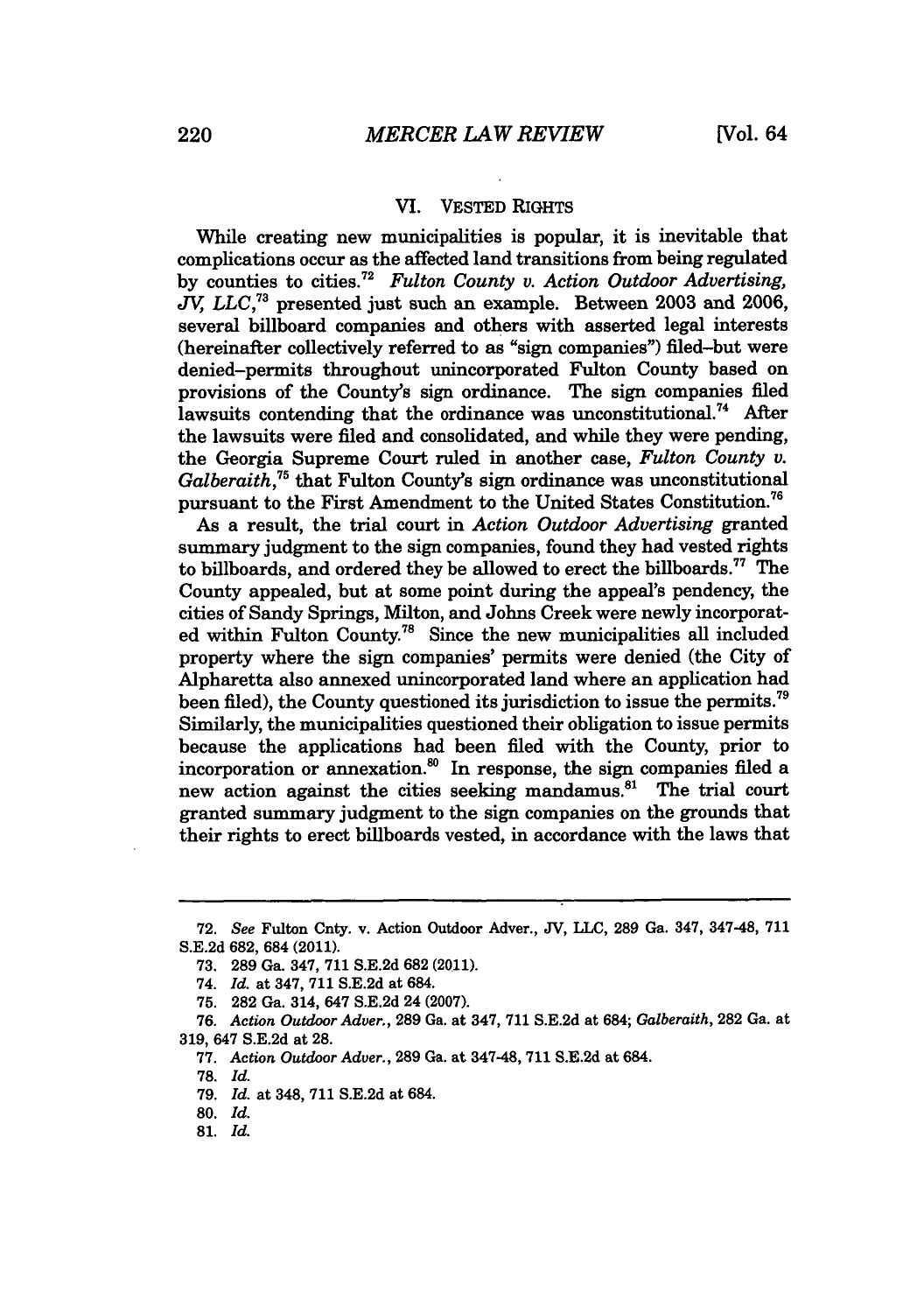existed, as of the date the valid permit applications were filed in Fulton County.<sup>82</sup>

The Georgia Supreme Court consolidated both versions of *Action* Outdoor Advertising and upheld the trial court decisions.<sup>83</sup> The court affirmed the breadth of *Galberaith,* holding that the entire sign ordinance was invalid, thereby leaving no regulations in place at the time the permit applications were filed by the sign companies.<sup>84</sup> The court reasoned that the ordinance's structure of presuming all signs to be illegal, and then allowing them on a case-by-case basis, violated the First Amendment.<sup>85</sup> As a result, the entire ordinance was invalid, leaving it void from the date of enactment. $86$  With no valid ordinance in place at the time the applications were filed, the right to erect billboards vested upon filing.<sup>87</sup>

The cities argued that the subsequent incorporations and annexation where the properties were located divested the sign companies of their vested rights.<sup>88</sup> The court rejected that argument, based on article I, section 1, paragraph 10 of the Georgia Constitution,<sup>89</sup> which "forbids" passage of retroactive laws which injuriously affect the vested rights of citizens."<sup>90</sup> The court concluded that creation of new cities and The court concluded that creation of new cities and annexation of property could not retroactively divest the sign companies of their vested property rights.<sup>91</sup>

While *Action Outdoor Advertising* exemplifies the vested rights problems that arise for local governments when an entire ordinance is declared unconstitutional,92 *Covenant Christian Ministries, Inc. v. City of Marietta93* points to the difficulty property owners may have in acquiring vested rights when only a portion of an ordinance is declared

**85.** *Id.* at 348, **711 S.E.2d** at **685.**

88. *Id.* at 350-51, **711** S.E.2d at 686.

91. *Action Outdoor Adver.,* **289** Ga. at 351, 711 S.E.2d at 686. The court also determined that that there was no other ordinance prohibiting the erection of signs and other rulings, that the ownership interests were sufficient to grant standing, and that the backdating provisions of **O.C.GA.** § **36-60-26** had no application. *Id.* at 349-52, **711 S.E.2d** at **685-87;** *see also* **O.C.G.A.** § **36-60-26** (2012).

**92.** *See Action Outdoor Adver.,* **289** Ga. at **352, 711 S.E.2d** at **687.**

**93.** 654 **F.3d 1231** (11th Cir. 2011).

**<sup>82.</sup>** *Id.*

**<sup>83.</sup>** *Id.*

<sup>84.</sup> *Id.* at 348-49, **711 S.E.2d** at **685.**

**<sup>86.</sup>** *Id.*

<sup>87.</sup> *Id.* at 349, 711 S.E.2d at 685.

<sup>89.</sup> GA. CONST. art. I, § 1, para. 10.

<sup>90.</sup> *Action Outdoor Adver.,* 289 Ga. at 351,711 S.E.2d at 686 (internal quotation marks omitted); *see also* GA. CONST. art. I, § 1, para. 10.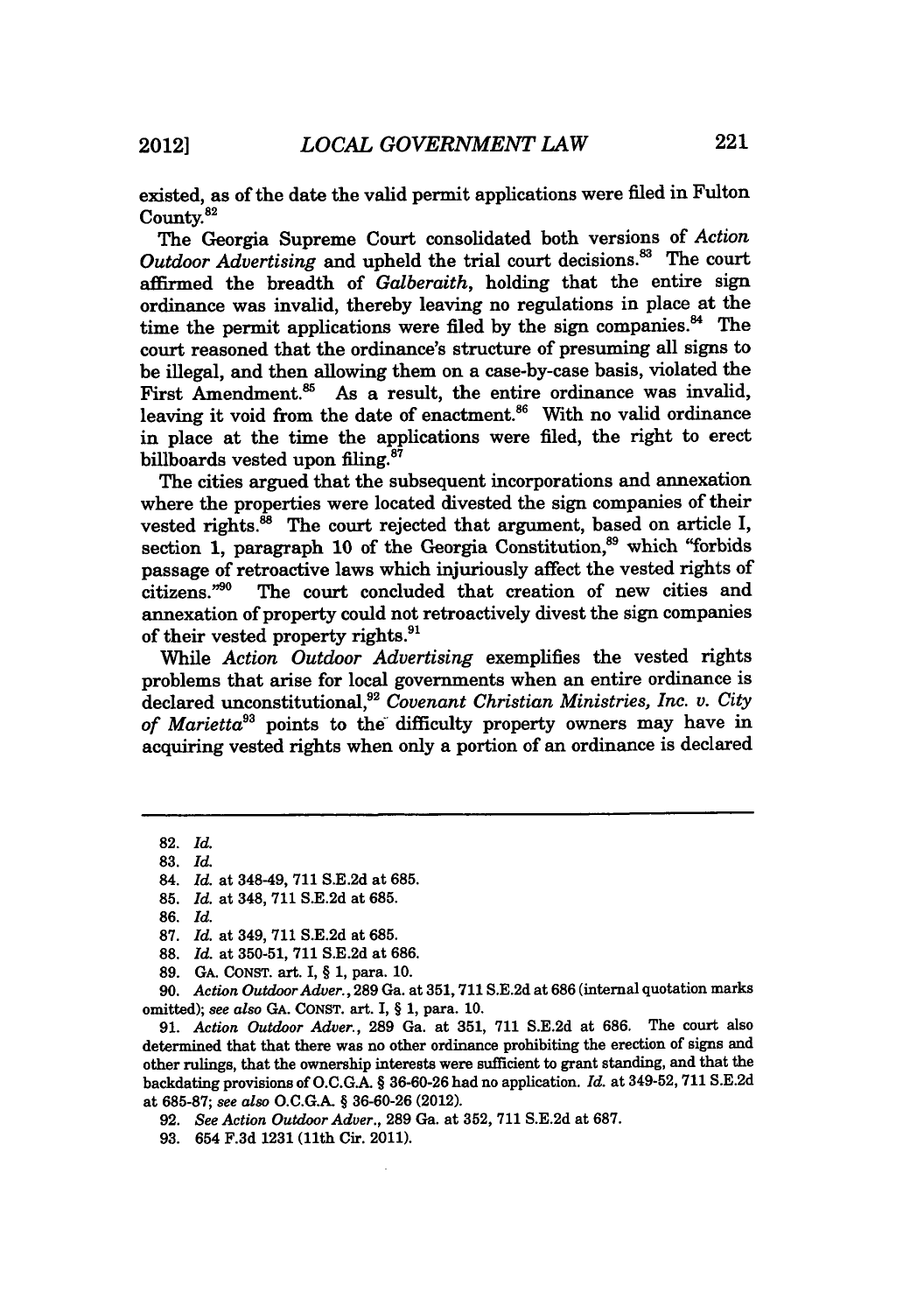unconstitutional.<sup>94</sup> In *Covenant Christian Ministries*, the plaintiff was a church and a private school in the City of Marietta looking for land to build a new and larger campus. It contracted in 2004 to purchase eight acres in an R-2 low-density residential zoning district that allowed religious institutions to purchase land, subject to a five-acre minimum lot restriction.<sup>95</sup>

A few weeks after the purchase contract was executed in 2004, the City amended the ordinance as a consequence of an unrelated lawsuit.<sup>96</sup> The plaintiff alleged that the five-acre minimum for religious institutions violated a federal law known as the Religious Land Use and Institutionalized Persons Act (RLUIPA).<sup>97</sup> It asserted a violation because the lot requirement did not apply equally to religious and non-religious institutions and places of assembly.<sup>98</sup> The  $2004$  amended ordinance prohibited all religious institutions in several residential districts but still allowed other assemblies such as parks, playgrounds, and recreation centers. About a year later, in 2005, the church closed on the property, but unfortunately did nothing to determine whether the ordinance had changed. The church learned about the 2004 amended ordinance in 2006 when it sought a development permit. The City informed the church of the change and directed it to seek a rezoning.<sup>99</sup>

The church filed a lawsuit in federal court when the rezoning application was denied. 100 It challenged the 2004 amended ordinance as well as most of the litigated claims related to asserted violations of RLUIPA and to violations of vested rights.<sup>101</sup> The church requested injunctive relief in the form of a directive to issue development permits and damages.<sup>102</sup>

The trial court in *Covenant Christian Ministries* ruled, and the Eleventh Circuit affirmed, that the 2004 amended ordinance prohibiting all religious institutions from the R-2 district violated the equal terms provision of RLUIPA because the ordinance treated religious institutions or assemblies on "less than equal terms with non-religious assemblies

102. *Id* at 1237.

<sup>94.</sup> *See id.* at 1236-37.

**<sup>95.</sup>** *Id.* at **1236.**

<sup>96.</sup> *Id.*

<sup>97.</sup> *Id.; see also* 42 U.S.C. § 2000cc (2006).

**<sup>98.</sup>** *Covenant Christian Ministries, Inc.,* 654 F.3d at 1237.

<sup>99.</sup> *Id.* at 1236-37.

<sup>100.</sup> *Id.* at 1237.

<sup>101.</sup> *Id.* It is a little unclear what was asserted at trial because the Eleventh Circuit notes that many of the claims were not briefed and thus were deemed abandoned. *Id.* at 1237 n.1.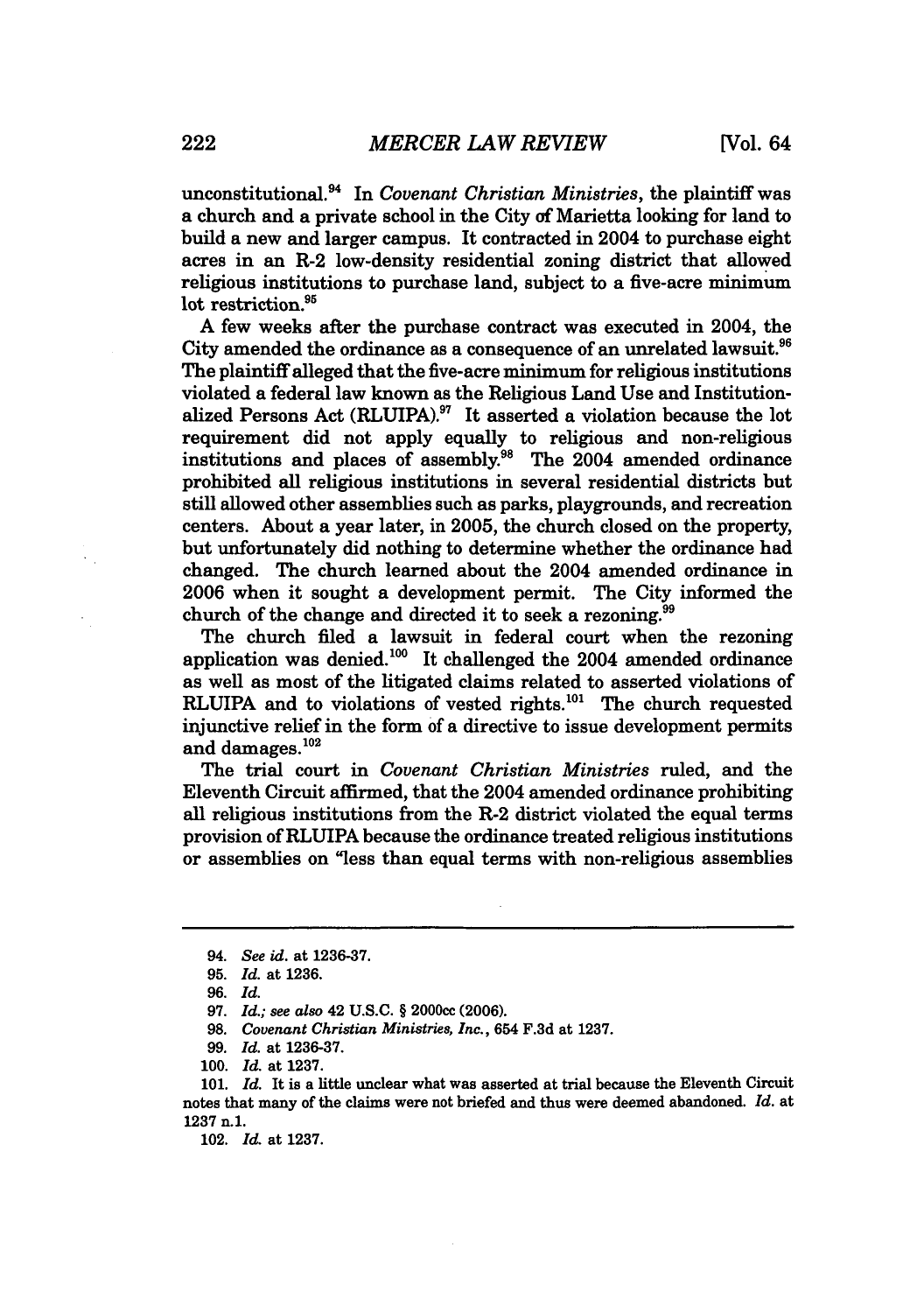and institutions--namely private parks, playgrounds, and neighborhood recreation centers."103

Although the church won the proverbial battle, it lost the war when the remedy fashioned by the trial court was far different from what was requested. Rather than impose the requested injunction and direct the issuance of development permits, the trial court severed portions of the ordinance so that it was no longer in violation of RLUIPA.<sup>104</sup> The trial court severed the ordinance by striking all of the non-religious places of assembly (parks, playgrounds, and recreation centers) from the list of permitted uses in the R-2 zoning district, thereby eliminating the unequal treatment. $^{105}$  In the view of both the trial court and the Eleventh Circuit, this action was consistent with Georgia law for severing ordinances because the stricken uses were not mutually dependant on the remaining ordinance sections, and the severing action did not compromise the legislative intent of the R-2 zoning district (lowdensity single family). $^{106}$ 

Because the court did not strike the entire zoning ordinance, or otherwise fashion a remedy that allowed religious institutions, the church did not get its development permit.<sup>107</sup> Neither the  $2004$ amended ordinance, nor the court's remedy, permitted religious

107. *Id.*

<sup>103.</sup> *Id.* at 1237-38. In reaching that conclusion, the court outlined the four-part test for a prima facie showing: " $(1)$  the plaintiff must be a religious assembly or institution,  $(2)$ subject to a land use regulation, that **(3)** treats the religious assembly on less than equal terms, with (4) a nonreligious assembly or institution." *Id.* at 1245 (internal quotation marks omitted). Once a prima facie showing of a violation is made, the City is subject to strict scrutiny in showing that the regulation "employs a narrowly tailored means of achieving a compelling government interest." *Id.* (internal quotation marks omitted). The City argued that parks, playgrounds, and recreation centers should not be classified as assemblies because people do not necessarily assemble for a common purpose. *Id.* at 1245- 46. The argument was rejected because assembly within the meaning of RLUIPA is simply a place where "groups or individuals dedicated to similar **purposes...** can meet together." *Id.* at 1246 (internal quotation marks omitted). Parks, playgrounds, and recreation centers offer the opportunity to meet for a common purpose, which is sufficient under RLUIPA. The City argued that even if the ordinance is subject to strict scrutiny, it passes the test because there is a compelling interest in preserving the residential character of the zoning district from traffic, crowds, and disruption. *Id.* at 1246. The argument was rejected because parks, playgrounds, and recreation centers have the **same** potential for disruption. *Id.*

<sup>104.</sup> *Id.* at **1238.**

<sup>105.</sup> *Id.*

<sup>106.</sup> *Id.* at 1240.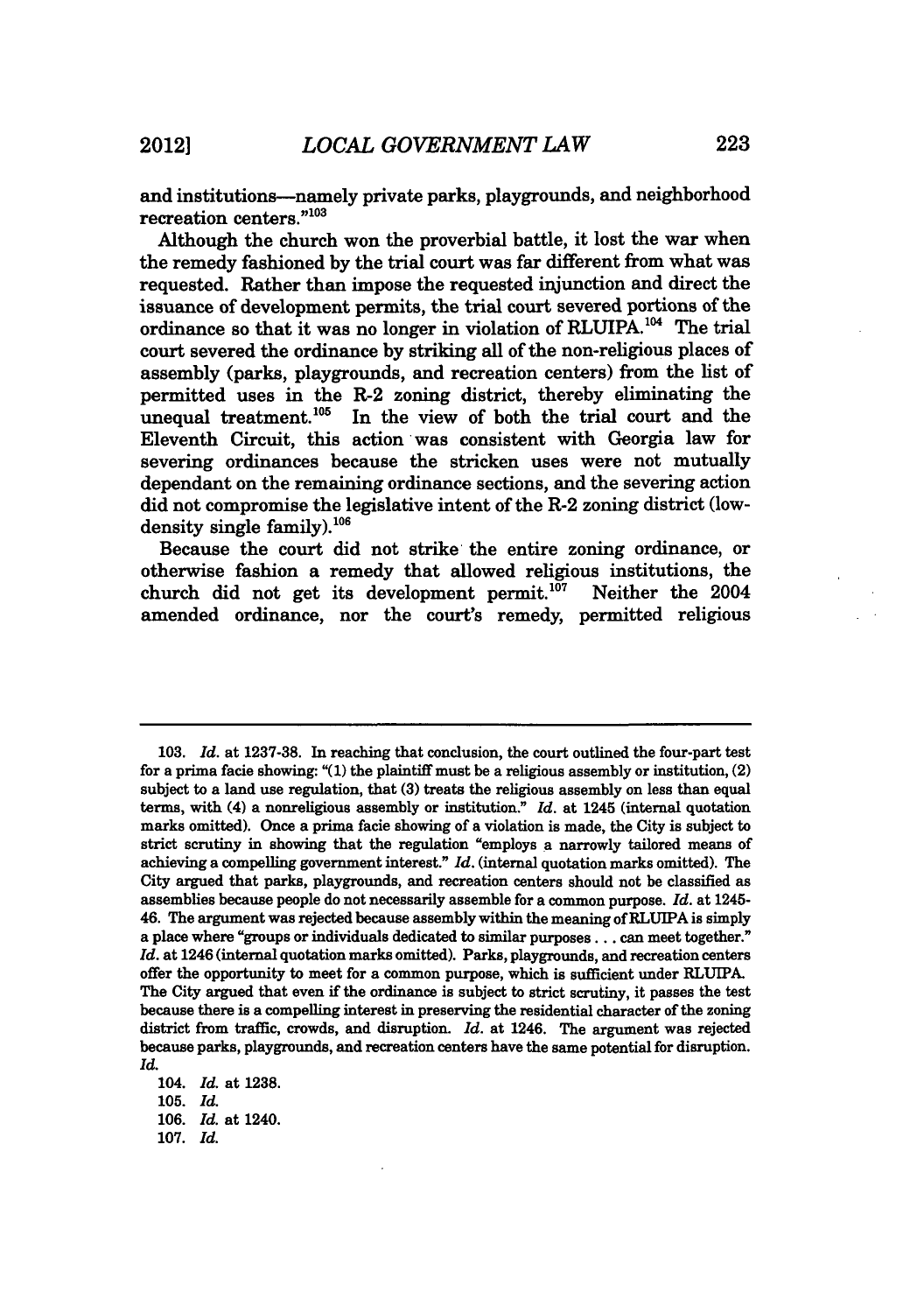institutions in the R-2 district.<sup>108</sup> As a result, the church never acquired a vested right to construct a church on the property.<sup>109</sup>

The final disappointment was the nominal damage award of one dollar.<sup>110</sup> The court refused to allow additional damages because all of the damage claims stemmed from the inability to construct the church."' Although the court ruled in favor of the church on one of the claims, it never acquired the right to construct or operate the church.112

#### VII. HIGH-SPEED PURSUIT

Georgia's courts, legislators, and law enforcement agencies have struggled with the topic of law enforcement officers' liability to third parties in high-speed pursuits.<sup>113</sup> Their struggles have principally focused on two issues: **(1)** the circumstances under which law enforcement officers are immune from lawsuits in high-speed pursuits;<sup>114</sup> and (2) the circumstances under which law enforcement officers can be the legal cause of injuries to third parties when immunity has been waived.<sup>115</sup> The Georgia Court of Appeals addressed both issues in two separate cases, *McCobb v. Clayton County*<sup>116</sup> and *Strength v. Lov* $et.$ <sup>117</sup> during the survey period. Although the two issues are easy to point out, the arguments are so interrelated that it is difficult to separate the discussion.

Sovereign immunity is immunity from being subject to a lawsuit;<sup>118</sup> the threshold issue, therefore, is whether or not immunity is waived.<sup>119</sup> Causation and other liability issues are addressed only when immunity is waived and the lawsuit is allowed to proceed.<sup>120</sup> Georgia's Constitution grants sovereign immunity to local governments and allows a waiver of immunity only to the extent provided **by** specific act of the General Assembly.<sup>121</sup> The immunity waiver statute that was the

- 113. *See, e.g.,* Peeples v. City of Atlanta, 189 Ga. App. 888, **377** S.E.2d 889 (1989).
- 114. Strength v. Lovett, **311** Ga. App. 35, 38-39, 714 S.E.2d 723, 726-27 (2011).
- 115. McCobb v. Clayton Cnty., 309 Ga. App. **217,** 222, **710** S.E.2d 207, 212 (2011).
- 116. 309 Ga. App. 217, 710 S.E.2d 207 (2011).
- 117. **311** Ga. App. 35, **714** S.E.2d **723** (2011).
- 118. *McCobb,* 309 Ga. App. at 217-18, 710 S.E.2d at 209.
- 119. *Id.* at 218, 710 S.E.2d at 209.
- 120. *Id.*
- 121. **GA. CONST.** art. **I,** § 2, para. **9.**

<sup>108.</sup> *Id.*

<sup>109.</sup> *Id.* at 1241-43.

<sup>110.</sup> *Id.* at 1238.

<sup>111.</sup> *Id.*

<sup>112.</sup> *Id.* at 1247.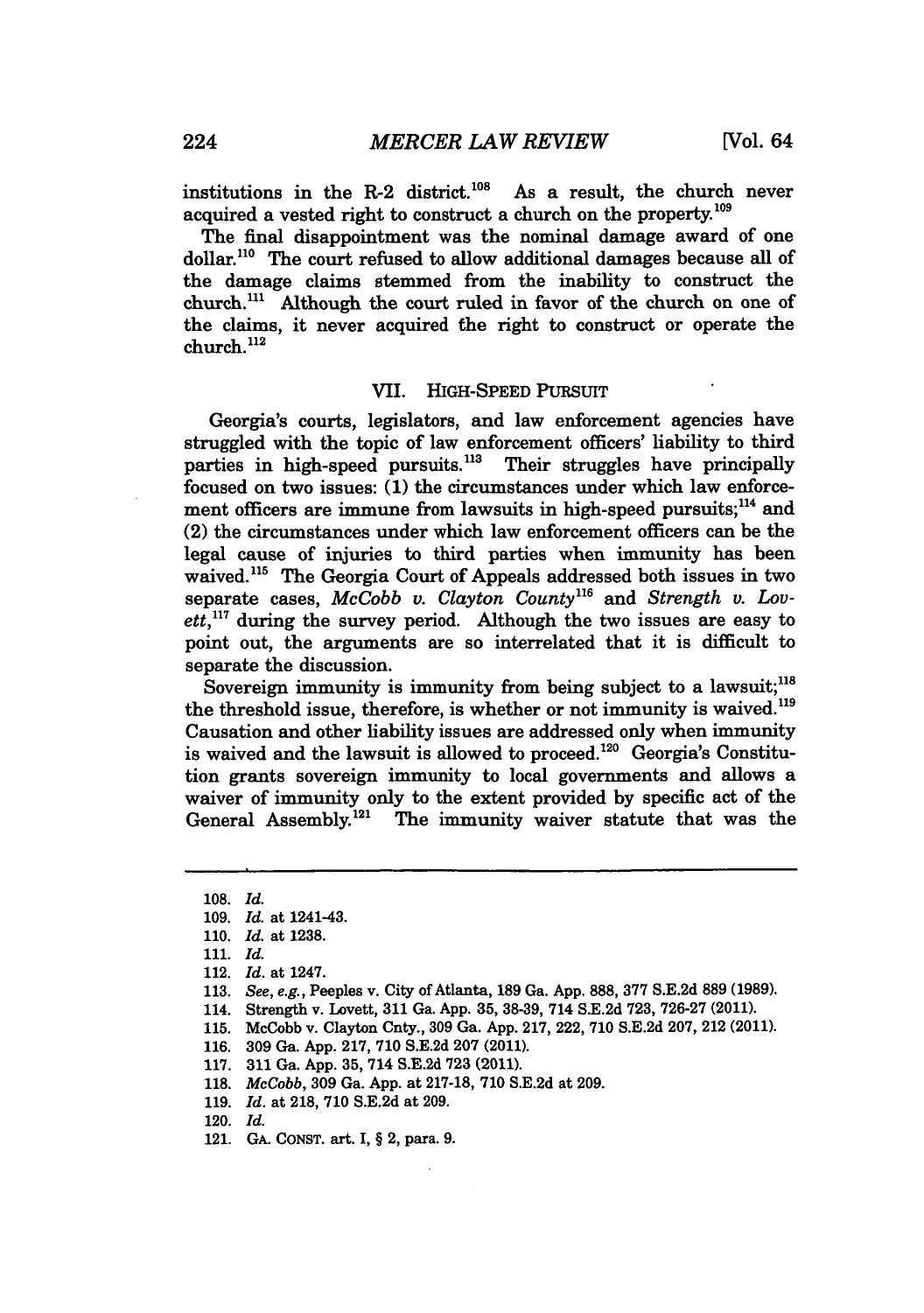subject of both *McCobb* and *Strength* was O.C.G.A. § 33-24-51,<sup>122</sup> which generally waives immunity for claims arising from the negligent use of insured motor vehicles. $123$  The statute authorizes:

a county to secure insurance to cover liability for damages on account of bodily injury, death, and property damage "arising **by** reason of [the county's] ownership, maintenance, operation, or use of any motor vehicle" and provides that *the county's sovereign immunity "for a loss arising out of claims for the negligent use of a covered motor vehicle is waived." '*

If immunity is waived and the lawsuit proceeds, proximate cause is still required for a law enforcement officer's liability to attach.<sup>125</sup> In the case of liability to third parties during a high-speed pursuit, a state statute limits proximate cause **by** raising the liability standard beyond **negligence."2 ' O.C.G.A.** § **40-6-6(d)(2)** provides:

When a law enforcement officer in a law enforcement vehicle is pursuing a fleeing suspect in another vehicle and the fleeing suspect damages any property or injures or **kills** any person during the pursuit, the law enforcement officer's pursuit shall not be the proximate cause or a contributing proximate cause of the damage, injury, or death caused **by** the fleeing suspect *unless the law enforcement officer acted with reckless disregard for proper law enforcement procedures in the officer's decision to initiate or continue the* pursuit *....* **'27**

The code section was amended in 2002 to address liability in high-speed pursuits in response to a Georgia Supreme Court holding that "the decision of an officer to initiate or continue a pursuit of a fleeing suspect in some cases may be the proximate cause of injuries sustained **by** a  $\mu$  some cases 1

<sup>122.</sup> **O.C.G.A.** § 33-24-51 **(2005).**

**<sup>123.</sup> O.C.G.A.** § **33-24-51(b);** *Strength,* **311** Ga. **App.** at **38-39,** 714 **S.E.2d** at **726-27;** *McCobb,* **309** Ga. **App** at 222, **710 S.E.2d** at 212.

<sup>124.</sup> *McCobb,* **309** Ga. **App** at **218, 710 S.E.2d** at **209** (alteration in original) (emphasis added); *see also* **O.C.G.A.** § 33-24-51.

**<sup>125.</sup> O.C.G.A.** § **40-6-6(d)(2)** (2011).

**<sup>126.</sup>** *Id.*

**<sup>127.</sup>** *Id.* (emphasis added).

**<sup>128.</sup>** *Strength,* **311** Ga. **App.** at 40, 714 **S.E.2d** at **727** (citing **Mixon** v. City of Warner Robins, 264 Ga. **385, 387,** 444 **S.E.2d 761,** 764 (1994), *superseded by statue,* Ga. H.R. Bill **1128,** Reg. Sess. (2002)). In *Mixon,* the Georgia Supreme Court looked to Texas law as it crafted a new rule of law:

**<sup>[</sup>W]e** find persuasive a recent decision of the Supreme Court of Texas analyzing the same competing public policies involved in this case. In *Travis v. City of Mesquite,* the court relied upon a Texas statute containing language identical with that of **[O.C.G.A.]** § **40-6-6(d)** in providing that the statutory authorization to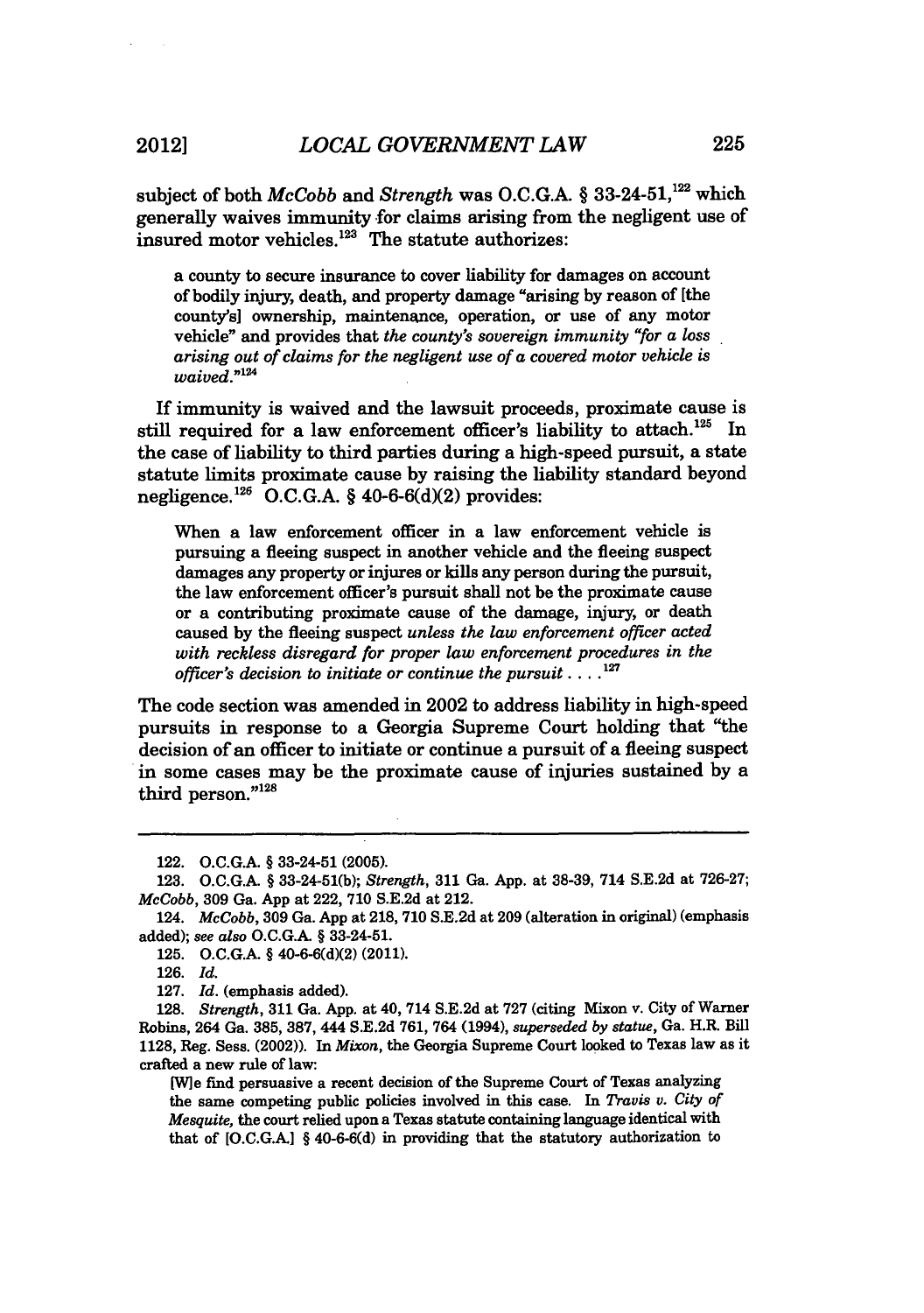The first of the two cases, *McCobb v. Clayton County*,<sup>129</sup> primarily addressed sovereign immunity.<sup>130</sup> Sherri McCobb, the mother of the deceased, brought a wrongful death suit against Clayton County alleging that reckless conduct by a county police officer during a high-speed chase resulted in the death of her son, who was a passenger in a fleeing vehicle. The trial court dismissed McCobb's action based on sovereign immunity and did not rule on liability. Although the plaintiff pled that the County carried liability insurance for the asserted claims, thereby waiving immunity in accordance with O.C.G.A. § 33-24-51, the trial court found that immunity was not waived.'' Citing dicta in *Peeples v. City of Atlanta*,  $332$  the lower court reasoned that the plaintiff's claims failed to show that the use of the vehicle for which insurance had been purchased caused the victim's injuries because there was no assertion that the officer "literally used his vehicle to push the [driver's] vehicle off of the road and into the tree."133

On appeal the court rejected the trial court's analysis, holding that the trial court's reliance on *Peeples* was "misplaced."<sup>134</sup> Contrary to the dicta in *Peeples,* the court ruled that establishing a waiver of sovereign immunity pursuant to O.C.G.A. § 33-24-51 does not require that the

- **132. 189** Ga. **App. 888, 377 S.E.2d 889 (1989).**
- **133.** *McCobb,* **309** Ga. **App.** at **219, 710 S.E.2d** at 210 (alteration in original).
- 134. *Id.* at 220, **710 S.E.2d** at 210.

disregard applicable traffic regulations does not "relieve the driver of an authorized emergency vehicle from the duty to drive with due regard for the safety of all persons."

*Mixon,* 264 Ga. at 389,444 S.E.2d at **765** (citation omitted) (quoting *Travis,* **830** S.W.2d at **98** n.2).

We recognize that police officers must make their decisions about pursuing a fleeing suspect rapidly while under pressure, but we have concluded that there is no special statutory provision excepting police officers from the [general] legal standards for proximate cause. Police officers must balance the risk to the public with their duty to enforce the law to choose an appropriate course of conduct. Public safety should not be thrown to the winds in the heat of the **chase** .... *The decision to initiate or continue pursuit may be negligent when the heightened risk of injury to third parties is unreasonable in relation to the interest in apprehending suspects* .... The intervention of negligent or even reckless behavior **by** the driver of the car whom the police pursues does **not...** require the conclusion that there is a lack of proximate cause between police negligence and an innocent victim's injuries.

*Id.* (alteration in original) (quoting *Travis,* **830 S.W.2d** at **98-99).**

**<sup>129. 309</sup>** Ga. **App. 217, 710 S.E.2d 207** (2011).

**<sup>130.</sup>** *See id.* at **217-18, 710 S.E.2d** at **209-10.**

**<sup>131.</sup>** *Id.* at **217, 710 S.E.2d** at **209.**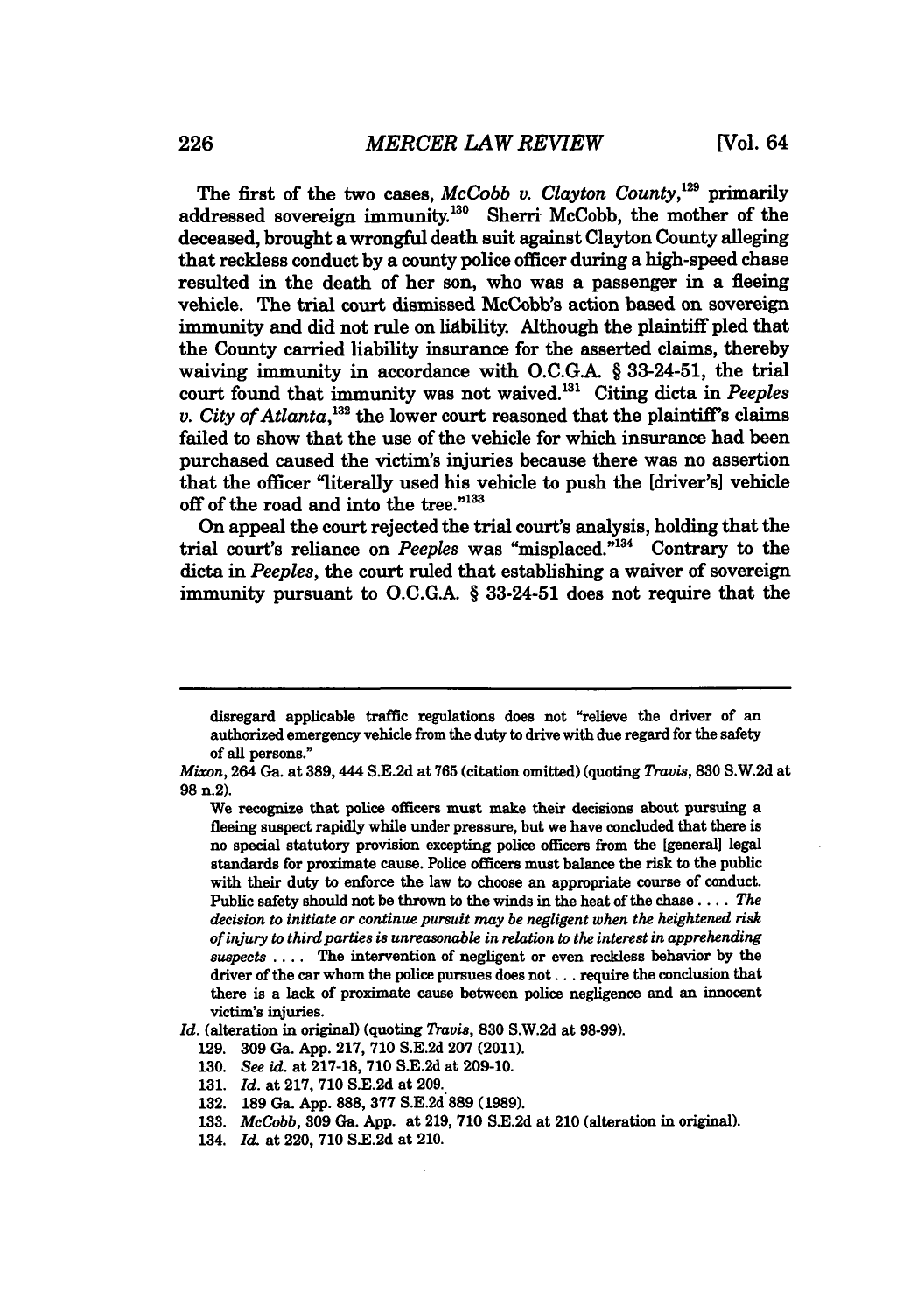covered vehicle be used to intentionally and physically contact a suspect's vehicle.<sup>135</sup>

The County argued that there was no waiver of immunity in what, as a practical matter, would have been a "Catch-22" for the plaintiffs by pitting the immunity waiver's *negligence* standard against the *reckless disregard* standard required for liability in high-speed pursuits. The County contended that when the plaintiff asserted an immunity waiver by the purchase of insurance arising from the negligent use of a motor vehicle pursuant to O.C.G.A. § 33-24-51, she was precluded from asserting the higher reckless disregard standard required by O.C.G.A. § 40-6-6(d)(2) to prove causation in a high-speed pursuit case.<sup>136</sup> The court in *McCobb* rejected the idea that the General Assembly intended to preclude high-speed pursuit claims from a waiver of immunity as "nonsensical on its face," noting the statute "could have simply said so" if that had been the intention.'37 Instead, the court observed that the statute is located within a section of the Georgia Code that subjects claims against local governments to the procedures and limitations of Chapter **92** of Title 36, which in turn expressly references the immunity waiver at issue.<sup>138</sup> As a result, the court of appeals reversed the trial court and remanded the case to proceed on the merits.<sup>139</sup>

Shortly after *McCobb,* the court of appeals was again required to address the sovereign immunity and causation issues resulting from a high-speed chase. In *Strength v. Lovett*,<sup>140</sup> Laura Felder's estate filed a wrongful death suit against Strength, the Sheriff of Richmond County, alleging that a deputy's actions in continuing the pursuit of an already identified misdemeanant was in reckless disregard of proper police procedures,<sup>141</sup> thus satisfying the proximate cause standard established by the high-speed pursuit statute  $(0.C.G.A. § 40-6-6(d)(2))$ .<sup>142</sup> The sheriff moved for summary judgment based on an asserted entitlement to sovereign immunity and an asserted lack of legal

140. 311 Ga. App. **35,** 714 S.E.2d **723** (2011).

141. *Id.* at **35,** 714 S.E.2d at 724.

142. *Id.* at 43, 714 S.E.2d at 729; see O.C.G.A. § 40-6-6(d)(2).

**<sup>135.</sup>** *Id.* at 221, 710 S.E.2d at 211.

**<sup>136.</sup>** *Id.* at 220-21, **710** S.E.2d at 211.

<sup>137.</sup> *Id.* at 221, 710 S.E.2d at 211.

**<sup>138.</sup>** *Id.*

**<sup>139.</sup>** *Id.* at 222, **710 S.E.2d** at 212. Although the issue on appeal was immunity, the court briefly addressed liability to the extent the county was arguing in reliance on *Peeples* that a fleeing suspect colliding with a third party became the sole intervening cause as a matter of law. The court of appeals held that such a position is contrary to **O.C.G.A.** § 40- 6-6(d)(2). *Id.* at 220, **710** S.E.2d at 210-11.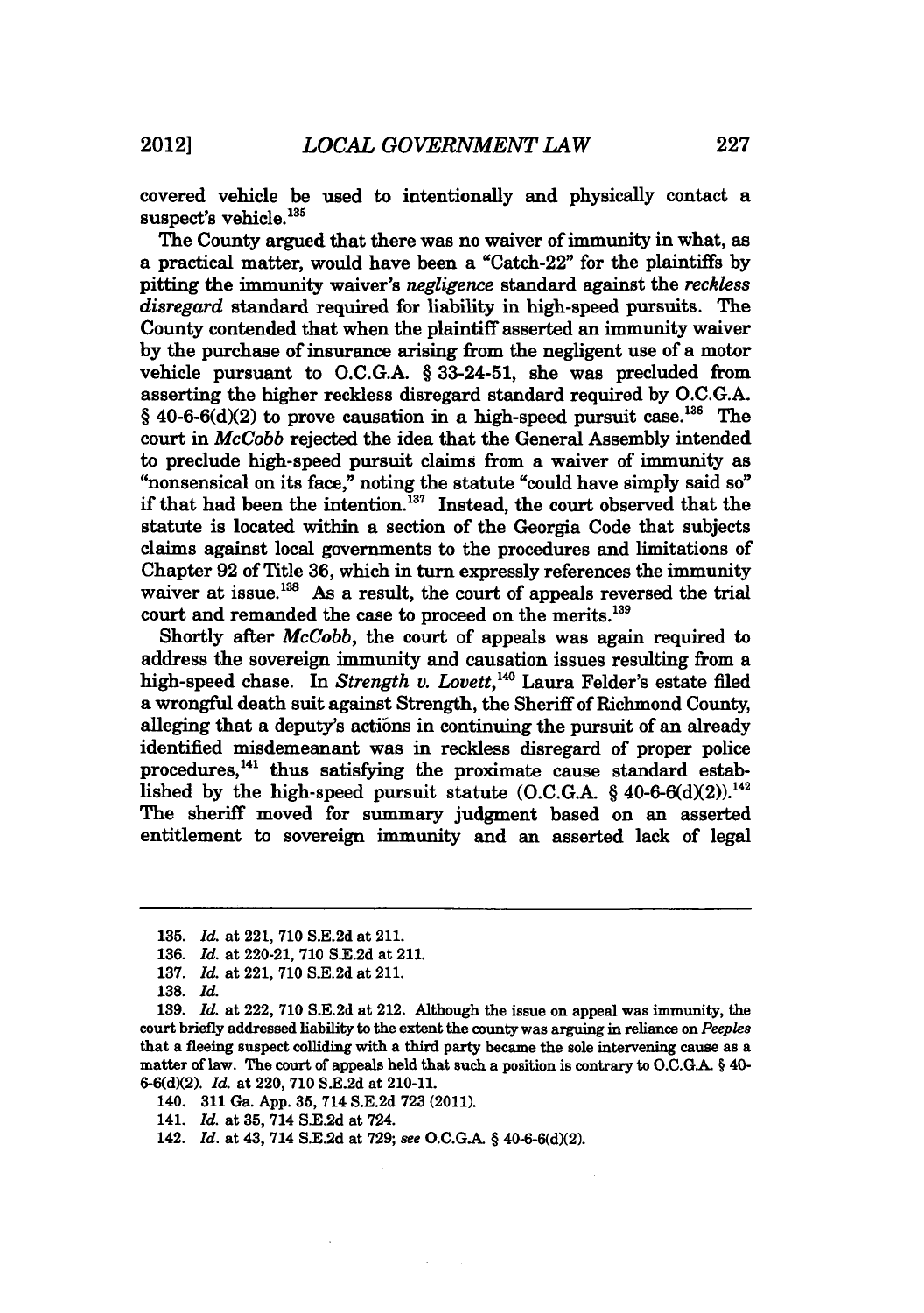causation from the officer's decision to continue the high-speed pursuit. The motion was denied, and the sheriff appealed.<sup>143</sup>

The court of appeals in *Strength* did not devote much time addressing the immunity issue. It simply upheld the trial court ruling and relied on *McCobb* because the sheriff's immunity arguments were essentially the same as those it rejected in *McCobb* several months earlier.<sup>144</sup>

After disposing of the immunity defense, the court turned to the two causation arguments raised by the sheriff.<sup>145</sup> First, the sheriff contended there was no evidence in this case that the officer's *"decision to initiate or continue the pursuit"* was in *"reckless disregard of proper law enforcement procedures,"* as is required to meet the statutory proximate cause standard in high-speed pursuits under O.C.G.A.  $\frac{6}{3}$  40-6-6(d)(2).<sup>146</sup>

The court reviewed the deputy's actions in the context of the Richmond County Sheriff's pursuit policy to determine if evidence existed from which a jury might find the deputy acted in reckless disregard of the department policy when he decided to continue the pursuit.<sup>147</sup> The Richmond County policy required that the deputy balance the need to "immediately apprehend a fleeing suspect against the risk to the officer and the public of initiating or continuing a pursuit."<sup>148</sup> The policy also provided that "strong consideration should be given to abandoning a pursuit" whenever "the subject can be identified to the point where later apprehension can be accomplished."149

The court reviewed the record and found evidence upon which a jury could conclude that the deputy acted in reckless disregard of the policy.'5° The court noted that the suspect, Clark, was initially alleged to have committed only traffic violations, that the deputy had no intention of taking him into custody prior to the pursuit, and that the deputy knew Clark's identity and had physical possession of his driver's license.<sup>151</sup> As the chase ensued, the deputy observed Clark's reckless behavior including excessive speed, the overtaking of other vehicles, and

<sup>143.</sup> *Strength,* 311 Ga. App. at 35, 714 S.E.2d at 724.

<sup>144.</sup> *Id.* at 38-39, 714 S.E.2d at 726-27.

<sup>145.</sup> *See id.* at 39, 714 S.E.2d at 727.

<sup>146.</sup> *Id.; see also* O.C.G.A. § 40-6-6(d)(2) (emphasis added).

<sup>147.</sup> *Strength,* 311 Ga. App. at 40-41, 714 S.E.2d at **728.**

<sup>148.</sup> *Id.* at 41, 714 S.E.2d at 728.

<sup>149.</sup> *Id.* at 42, 714 S.E.2d at 728-29 (internal quotation marks omitted).

<sup>150.</sup> *Id.* at 41-42, 714 S.E.2d at 728.

<sup>151.</sup> *Id.* at 41-42, 714 S.E.2d at 728-29.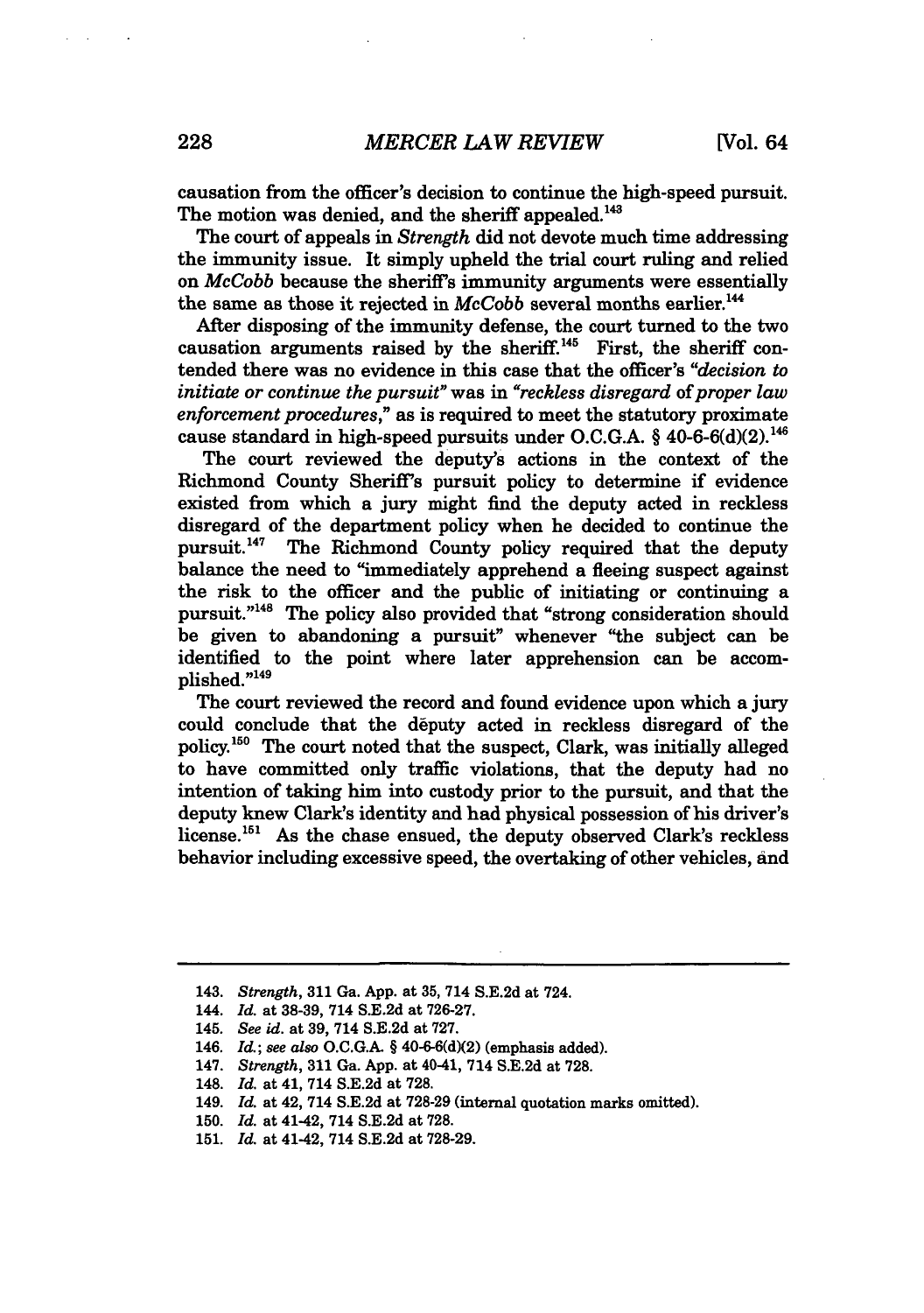violation of traffic signals.'52 Finally, the deputy's field supervisor directed that the pursuit end.<sup>153</sup>

The sheriff next contended that the manner of the deputy's driving should be examined, rather than the deputy's decision to continue the pursuit, to determine whether the actions were reckless. The sheriff relied on *Pearson v. City of Atlanta*,<sup>154</sup> where the court concluded that the plaintiff failed to prove proximate cause because there was no evidence that the pursuing officer operated his vehicle in a reckless manner.<sup>155</sup> The court in *Strength* expressly "disapprove[d]" *Pearson*, relying instead on the plain language of  $O.C.G.A. \S 40-6-6(d)(2)$ , which precludes a law enforcement officer's high-speed pursuit as proximate cause unless the law enforcement officer "acted with reckless disregard for proper law enforcement procedures *in [the officer's] decision to initiate or continue the pursuit.*"<sup>156</sup> As a result, the court upheld the trial court's denial of summary judgment on the issue of proximate cause.<sup>157</sup>

In the second causation argument, the sheriff contended that there was no proof that the deputy was the cause in fact of the collision because there was no proof that the deputy's decision to continue the pursuit caused the suspect to collide with the third party.<sup>158</sup> The court chose not to address the issue because it had not been reviewed properly **by** the trial court.'59 Instead, it vacated a portion of the lower court order and directed that cause in fact be examined by the trial court.<sup>160</sup>

**<sup>152.</sup>** *Id.* at 41-42, 714 **S.E.2d** at **728.**

**<sup>153.</sup>** *Id.* at **37,** 714 **S.E.2d** at **725-26.** There was some dispute, however, as to whether the deputy heard the directive.

<sup>154.</sup> **231** Ga. **App 96,** 499 **S.E.2d 89 (1998).**

**<sup>155.</sup>** *Strength,* **311** Ga. **App.** at 43, 714 **S.E.2d** at **729-30** (citing *Pearson,* **231** Ga. **App.** at **98-99,** 499 **S.E.2d** at **89).**

**<sup>156.</sup>** *Id.* (internal quotation marks omitted); see *also* **O.C.G.A.** § 40-6-6(d)(2).

**<sup>157.</sup>** *Strength,* **311** Ga. **App.** at 43, 714 **S.E.2d** at **730.**

**<sup>158.</sup>** *Id.* at **39,** 714 **S.E.2d** at **727.**

**<sup>159.</sup>** *Id.* at 44, 714 **S.E.2d** at **730.**

**<sup>160.</sup>** *Id.* at 45, 714 **S.E.2d** at **731.**